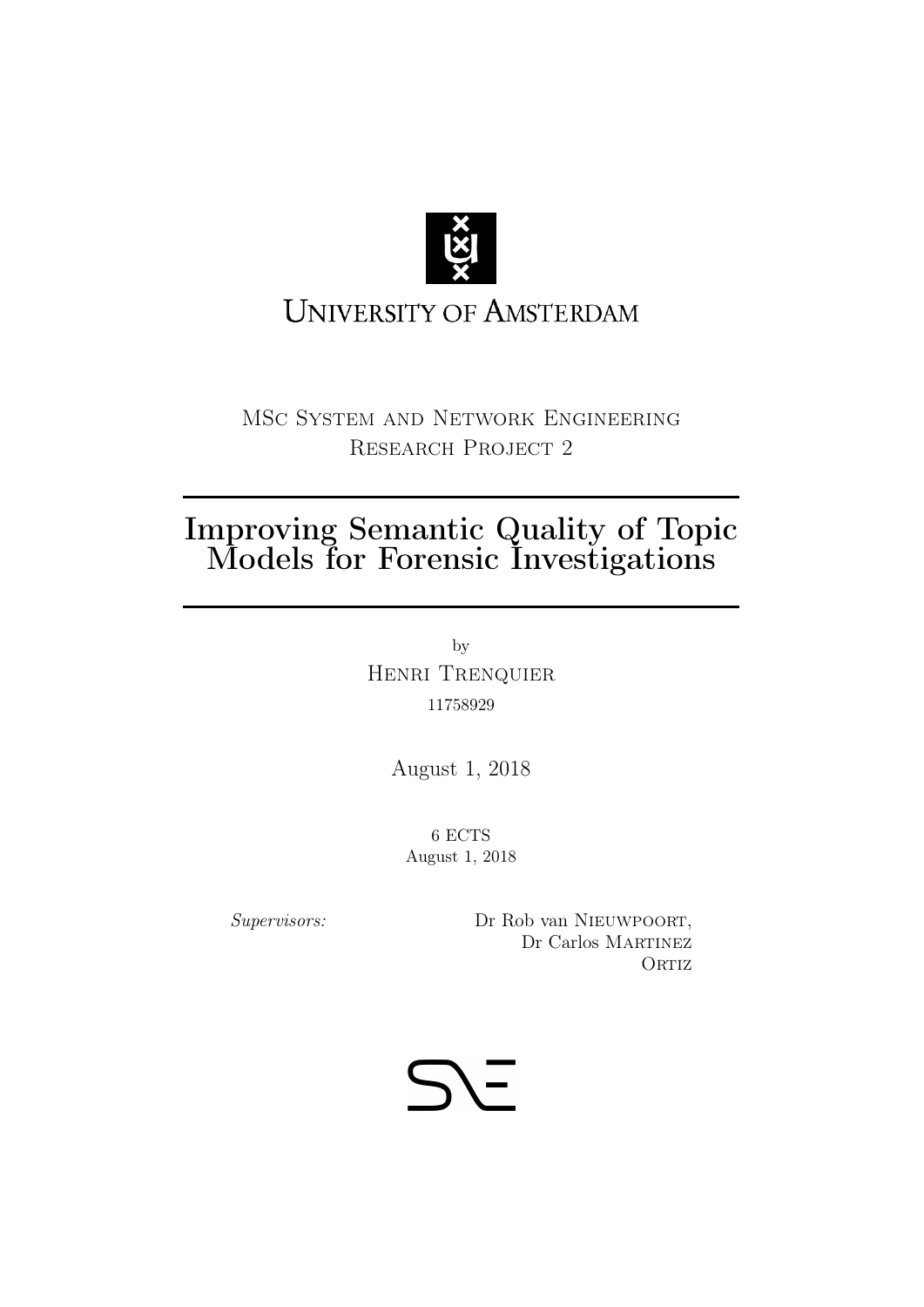### **ABSTRACT**

In this research, we study the quality of a topic modeling technique called Latent Dirichlet Allocation. We wonder if it could be reliably used in forensic investigations to cope with large evidence datasets. We make several measurements to understand the impact of two important parameters on the quality of LDA models. For that, we consider two existing evaluation metrics to estimate the quality of a model and design our own. The dataset used in the experiments is the Enron e-mail database which is often used in Natural Language Processing.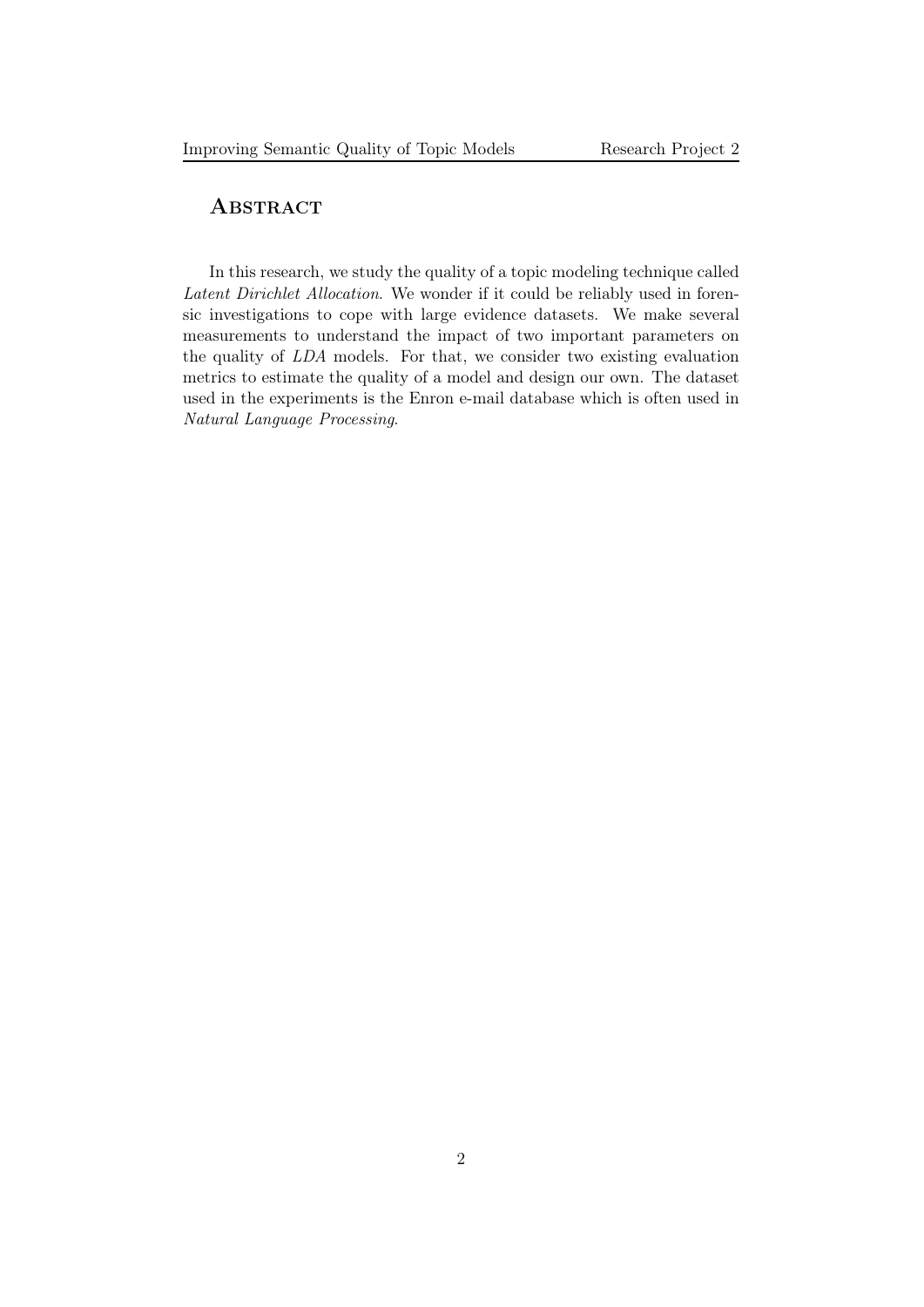## Contents

| 1                    | Introduction                                                    | 4                    |  |
|----------------------|-----------------------------------------------------------------|----------------------|--|
| $\bf{2}$             | State of the art                                                |                      |  |
| 3                    | <b>Research Question</b>                                        | 6                    |  |
| 4                    | <b>Latent Dirichlet Allocation</b><br>4.1                       | 6<br>$\overline{7}$  |  |
| 5                    | Coherence<br>5.1<br>5.2                                         | 9<br>10<br>11        |  |
| 6                    | Preprocessing                                                   | 12                   |  |
| 7                    | Optimal number of topics<br>7.1<br>7.2<br>7.3<br>$C_{word2vec}$ | 13<br>13<br>14<br>15 |  |
| 8                    | Influence of iterations on coherence                            | 16                   |  |
| 9                    | <b>Discussion</b><br>9.1<br>9.2<br>9.3                          | 18<br>18<br>18<br>18 |  |
| 10 Conclusion<br>18  |                                                                 |                      |  |
| 11 Future Work<br>19 |                                                                 |                      |  |
|                      | Appendix A Model examples<br>A.1                                | 21<br>21<br>22<br>23 |  |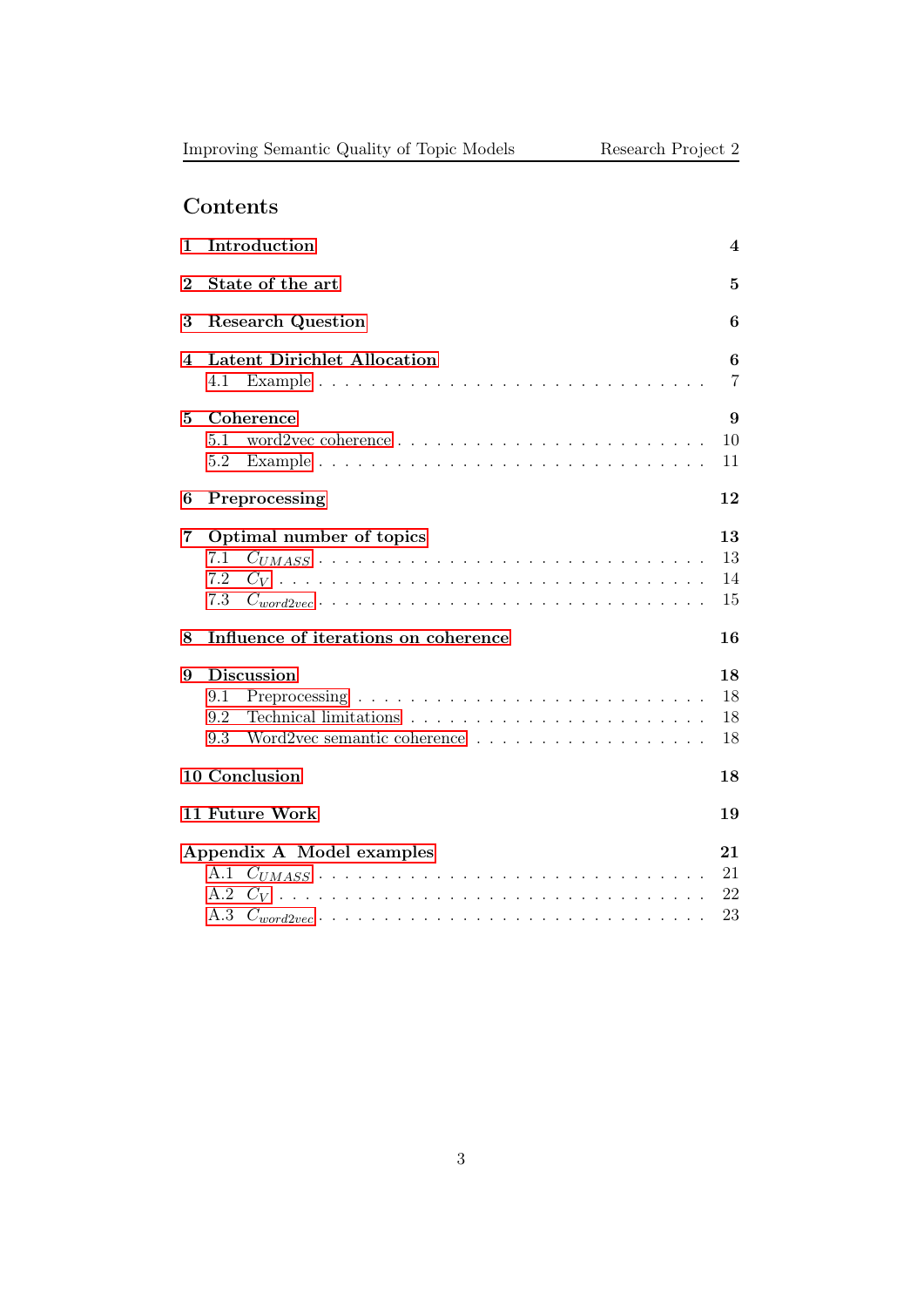#### <span id="page-3-0"></span>1 Introduction

E-mails have been the most popular means of communication in companies since the birth of the Internet. When a company is accused of running fraudulent schemes, it can be asked to hand over registered communications. E-mails as the oldest communication channel, will probably represent the largest dataset for forensic investigations.

The main purpose of this project is to know how Natural Language Processing (NLP) can alleviate forensics tasks in analyzing large datasets. Our dataset will be the popular Enron's email database. This dataset is used a lot to train models in NLP. In this paper, we will focus on the Latent Dirichlet Allocation (LDA) model [\[4\]](#page-18-1). LDA infers topics out of the frequency of occurrence of words in a set of documents. In other words, LDA can organize a collection of documents according to their prominent topic. This would allow the investigators to focus on the most relevant topics according to criminal activity under investigation. Some considerations should be taken such as assuming the e-mails that contain the incriminating information might not be obvious but could form considerable exhibits to create a pattern of behavior. Thus, this research studies how accurate can the tool be.

We deal, in this research, with the idea of *coherence* of a topic. This should be seen as how precisely a specific list of words define a topic. In topic modeling, the coherence of each topic and the coherence over the set of topics cannot be measured in a classic scale nor has a unit. Indeed the coherence in a topic is a human appreciation. Several coherence measures have been developed such as  $C_V$  and  $C_{UMASS}$  [\[13\]](#page-19-0). We compare them in this study. The aim of the study is to evaluate the quality of the topics given by LDA depending on the number of topics and the number of iteration

In section [2,](#page-4-0) we describe the State of art of topic modeling and coherence. Section [3](#page-5-0) defines the research question. Then, in section [4](#page-5-1) we describe and try to give an intuition of LDA. Section [5](#page-8-0) describes coherence as it can be found in the literature. The preprocessing phase of the experiment is explained in section [6.](#page-11-0) We describe and analyze the relevance of these coherence measures for our case and define a novel coherence metric. Finally, in section [7,](#page-12-0) we try to find an optimal number of topics according to the tested coherence metrics. We also study the impact of the number of iteration on the quality of LDA models in section [8.](#page-15-0) We discuss the results and point out some limitations of this research in section [9.](#page-17-0)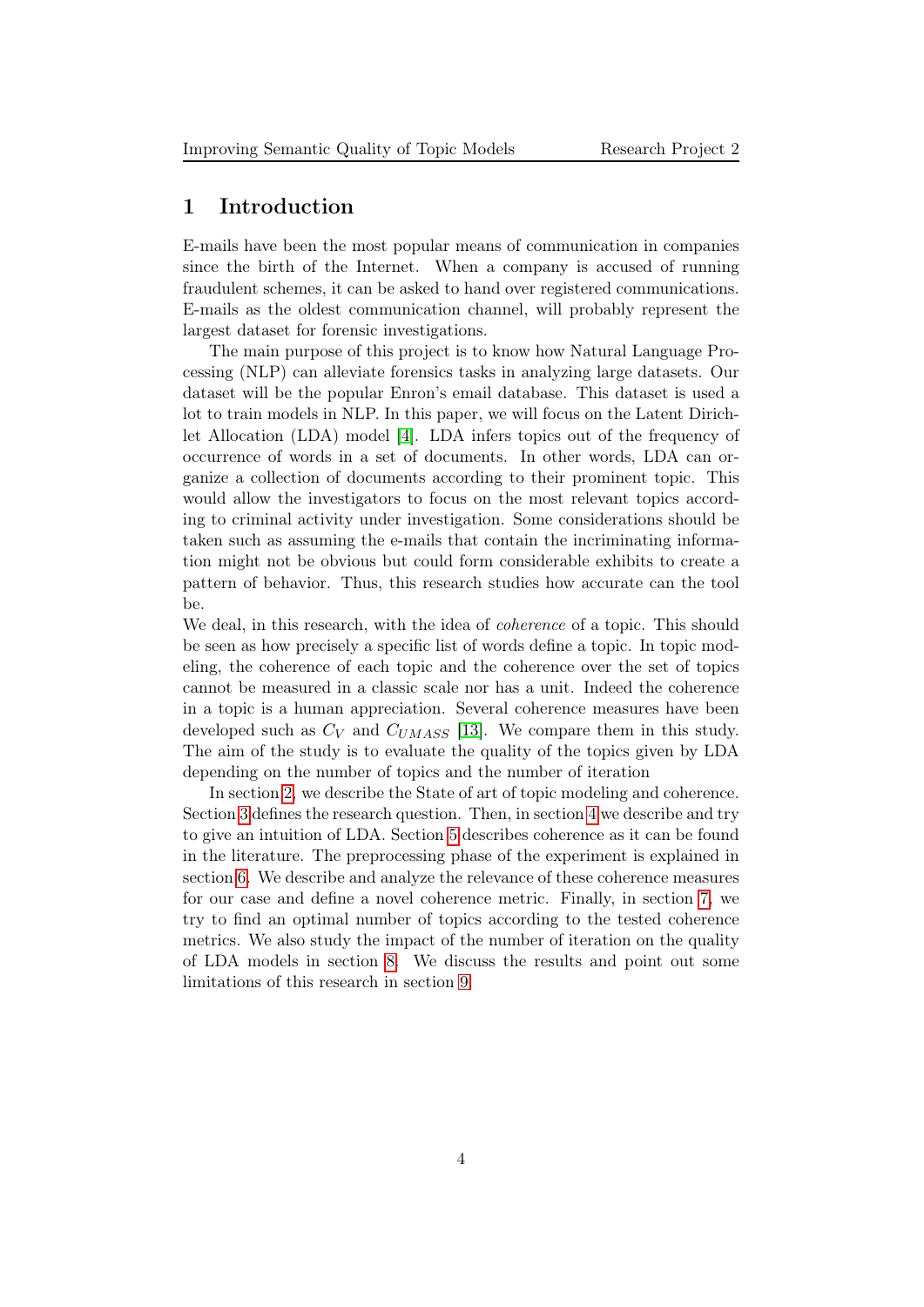#### <span id="page-4-0"></span>2 State of the art

Natural Language Processing (NLP) is a field of computer science and Artificial Intelligence (AI) that aims at analyzing and interpreting natural language. The past 20 years, many algorithms processing texts on webpages have been developped. They are able to recognize sentences or count words for example. However, even today, it is still not possible for a computer to interpret natural language. Most recent AIs can only understand simple tasks thanks to keywords.

Over the years, NLP research naturally split into many branches in a divide-to-conquer strategy. According to E. Cambria and B. White's review article [\[2\]](#page-18-2), this research joins the endogenous NLP branch. E. Cambria and B. White list 3 main advantages for this method which are the effectiveness, the low man expert requirements and the portability to different domains. The purpose of Latent Dirichlet Allocation (LDA)[\[4\]](#page-18-1) is to define the most relevant topics dealt with in a set of documents. Thus LDA only uses endogenous knowledge as opposed to external knowledge bases to generate the topics. Quality of topics can only rely on human appreciation. D. Newman et al. developed a coherence measure to automatically evaluate the coherence of topics [\[11\]](#page-19-1). In 2015, H. Hong and T.-S. Moh present a method [\[7\]](#page-19-2) to sort e-mails based on their prominent topic thanks to LDA. However, their evaluation metric is not standard. In 2011, Mimno et al. benchmark several evaluation metrics that can be found in the literature [\[9\]](#page-19-3). Two years later, S. Arora et al. [\[1\]](#page-18-3) introduce the idea of inter-topic similarity. Until then, coherence has not been literally defined nor the difference between coherence of a topic and coherence of a topic model. In this paper, the coherence of a LDA model is computed based on the average coherence of all the topics in the LDA model [\[10\]](#page-19-4).

L. Xie et al. deliver a solution [\[15\]](#page-19-5) for a forensic analysis but focusing on the network of people. Combined with topic modeling, this solution could be more efficient. Associating people's connections with the prominent topics of their discussions could be effective to find evidence.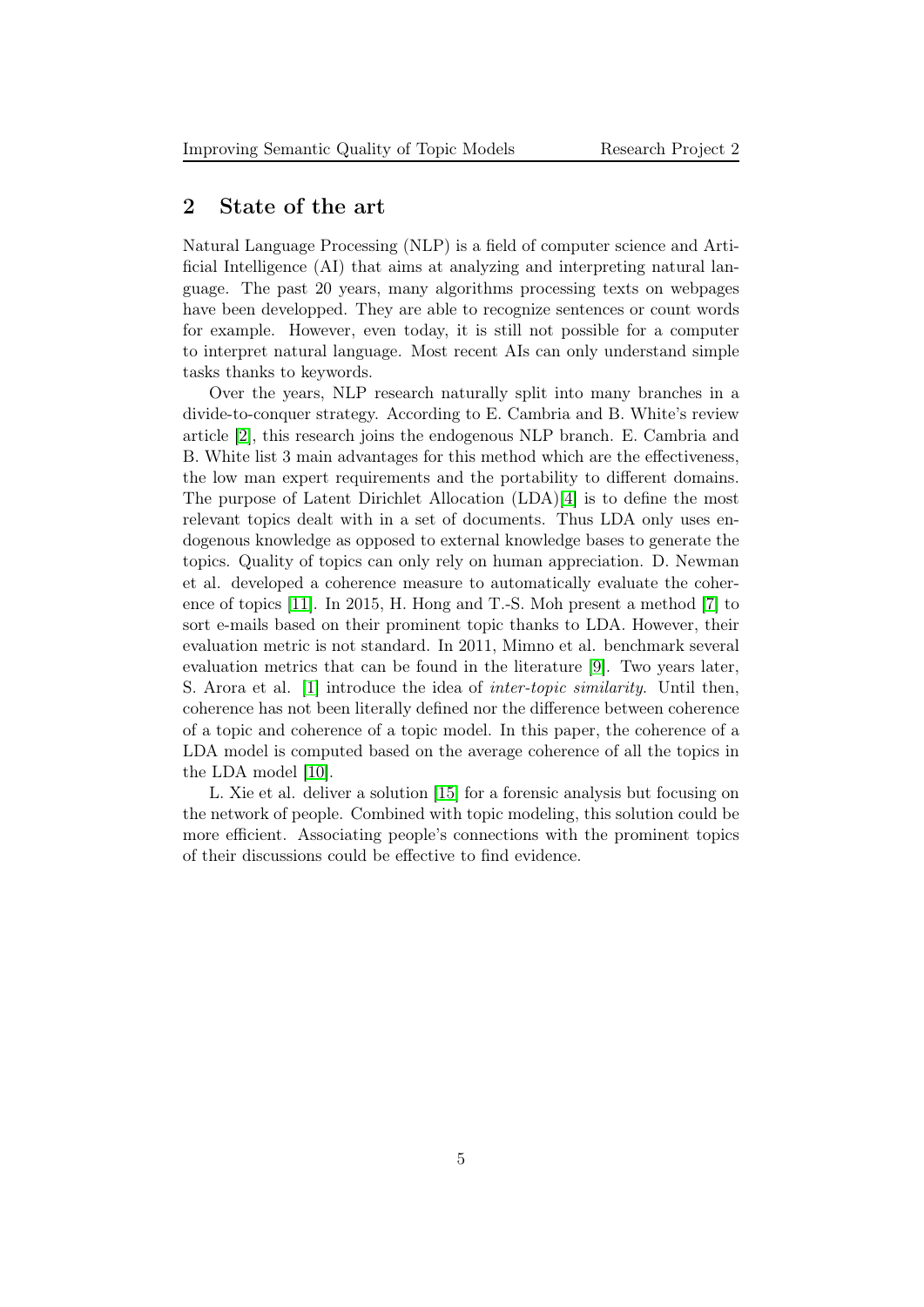#### <span id="page-5-0"></span>3 Research Question

#### How to improve the quality of LDA models?

In order to answer the main research question, the following sub-questions are defined:

- What is the optimal number of topics for a LDA model
- How does the number of iterations influence the quality of models?
- Can we improve the semantic quality evaluation?

For this research project I will try to answer the previous questions with a precisely defined framework to analyze the effectiveness of LDA. The reproducibility of research is important, this is why the python scripts are available online [\[6\]](#page-18-4). We will run the experiments on the Enron e-mail dataset[\[3\]](#page-18-5), which is frequently used in NLP researches.

### <span id="page-5-1"></span>4 Latent Dirichlet Allocation

Latent Dirichlet Allocation (LDA) is a bayesian statistical generative model capable of inferring groups of elements in a dataset based on similarities. In our use-case, the dataset is a collection of e-mails and the similarities that we wish to highlight are the topics dealt with in those messages.

LDA is based on several assumptions:

- Documents (e-mails) with similar topics will use similar lexical fields
- Topics are represented as a statistical distribution of words such as Figure [2\(a\)](#page-8-1)
- Documents are represented as a statistical distribution of topics such as Figure [2\(b\)](#page-8-2)

A very simplistic explanation of the algorithm used to build LDA models is given by Algorithm [1](#page-6-1)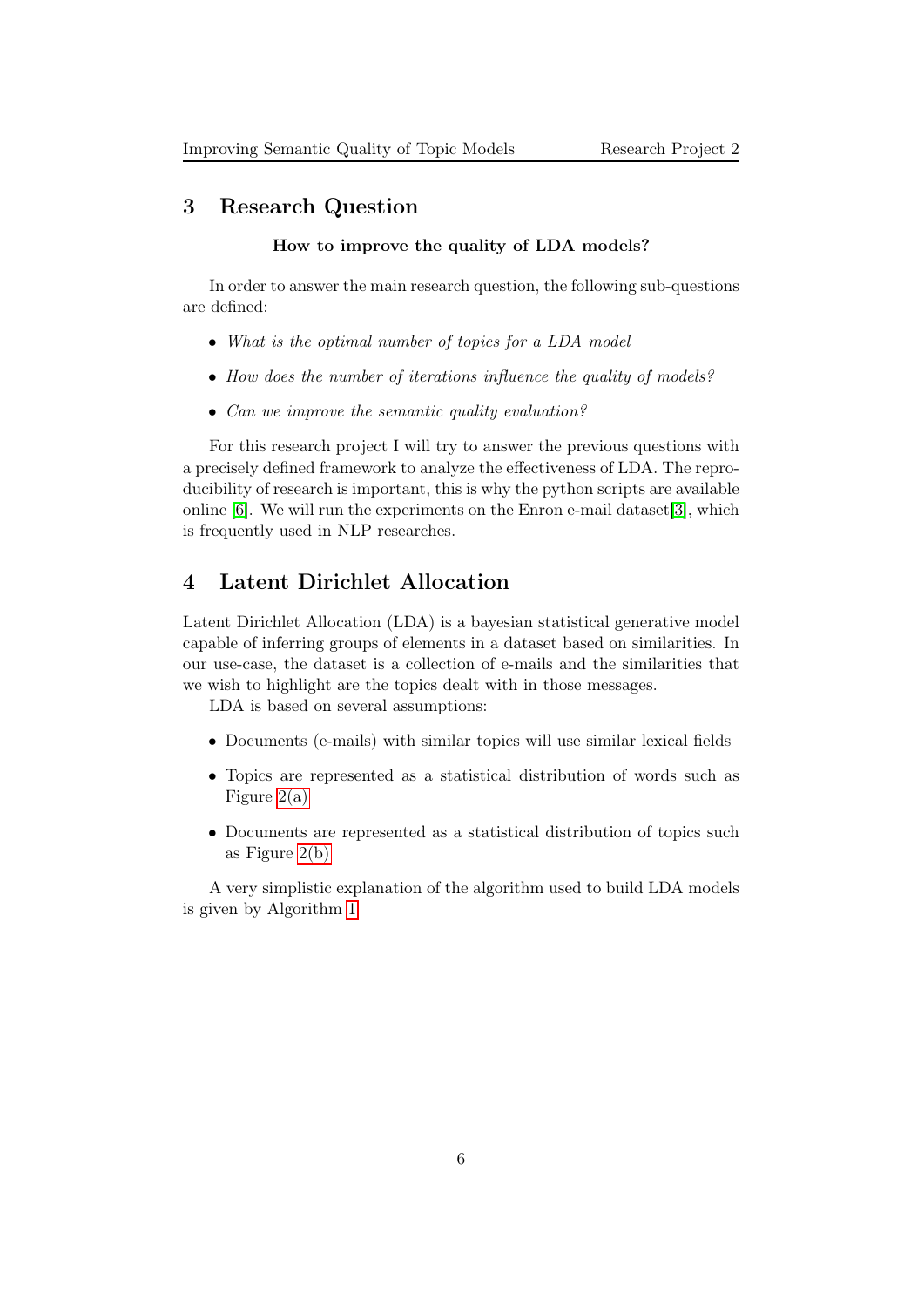```
Data: docs (list of doc), doc (list of word), topics (list of t)
Result: LDA Model
initialization;
set all words equally likely to appear in each topic
set all topics equally represented in each documents
for doc \in docs do
   for word \in doc do
       for t \in topics do
       | Update the probability of word in tend
   end
end
```
Algorithm 1: Model training algorithm

The weight of each word is updated depending on:

- the frequency occurrence of word in doc
- other topics
- prior variables arbitrarily defined by David M. Blei et al. [\[4\]](#page-18-1)

In the Gensim python library [\[12\]](#page-19-6), the initial state of the LDA implementation is randomly chosen. This choice introduces a non deterministic effect on the results of the LDA model.

#### <span id="page-6-0"></span>4.1 Example

| To: Jack@company.com ~                         |  |  |
|------------------------------------------------|--|--|
| $C_{C}$ :                                      |  |  |
| Subject: Random question                       |  |  |
| From: Henri Trenguier - henri.trenguier@os3.nl |  |  |
| Hi Jack.                                       |  |  |
| What is a human computer interface?            |  |  |
| Best.                                          |  |  |
| Henri                                          |  |  |

<span id="page-6-2"></span>Figure 1: E-mail example

To draw an example, we assume the following e-mail Figure [1.](#page-6-2) In order to extract the most meaningful words from this e-mail, we need to remove the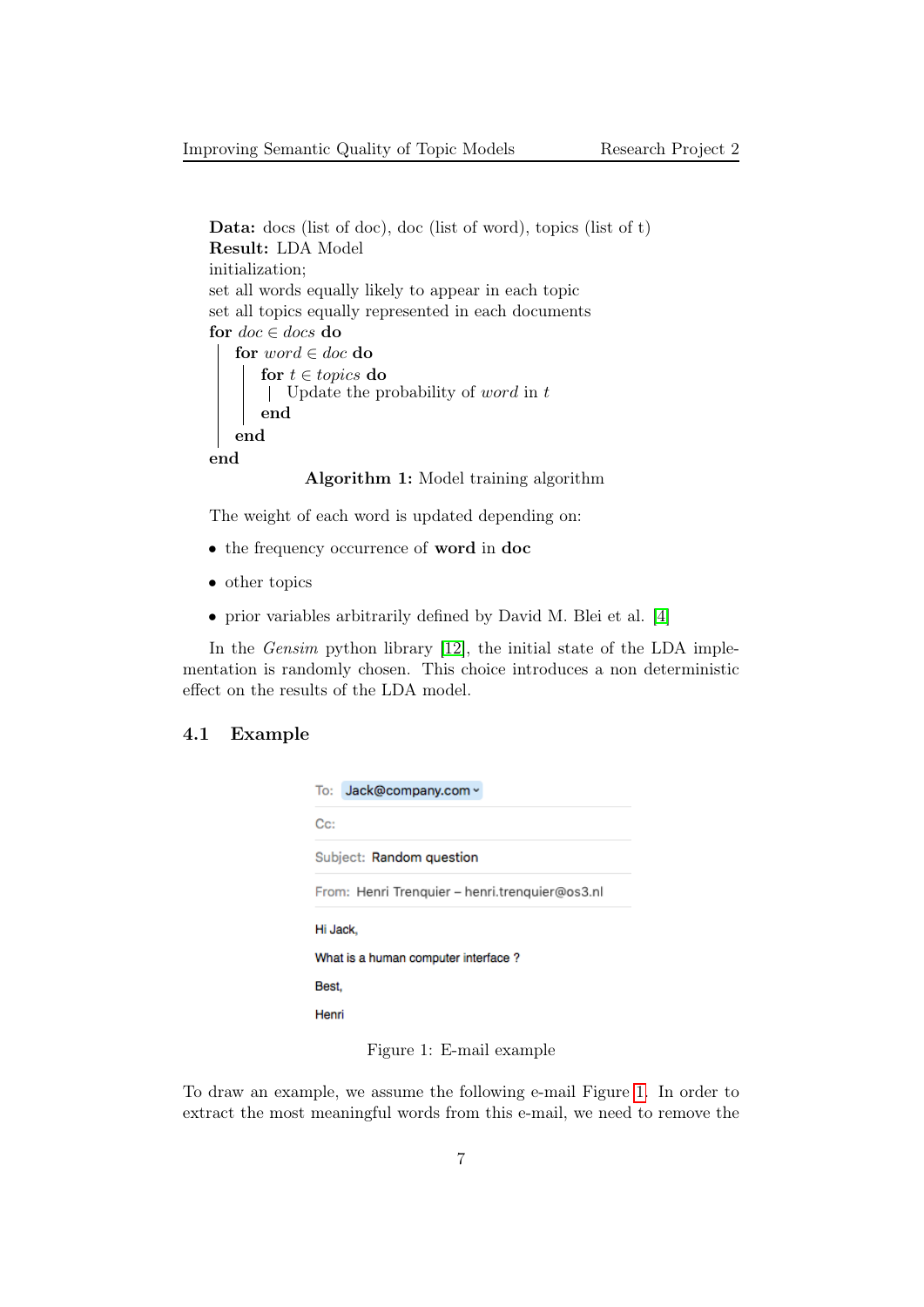e-mail headers, signature, courtesy parts. This step is called preprocessing and is explained in section [6.](#page-11-0) In this example, we only want to keep the 3 words: 'human', 'computer' and 'interface'. The words are put in a list that will represent the document. In this list, the order doesn't matter and we keep the multiplicity of the words. Such list is called a bag of words, or bow. We can now assume the following set of documents, each formatted in a *bow*.

- 1. 'computer', 'human', 'interface',
- 2. 'computer', 'response', 'survey', 'system', 'time', 'user'
- 3. 'eps', 'interface', 'system', 'user'
- 4. 'eps', 'human', 'system', 'system'
- 5. 'response', 'time', 'user'
- 6. 'trees'
- 7. 'graph', 'trees'
- 8. 'graph', 'minors', 'trees'
- 9. 'graph', 'minors', 'survey'

When the LDA model is generated, each topic is represented as a probability distribution over all the words of the corpus as in Figure  $2(a)$ . Also, each document can be given a share of all K topics as in Figure [2\(b\).](#page-8-2) In this example, we have 2 topics and 9 documents.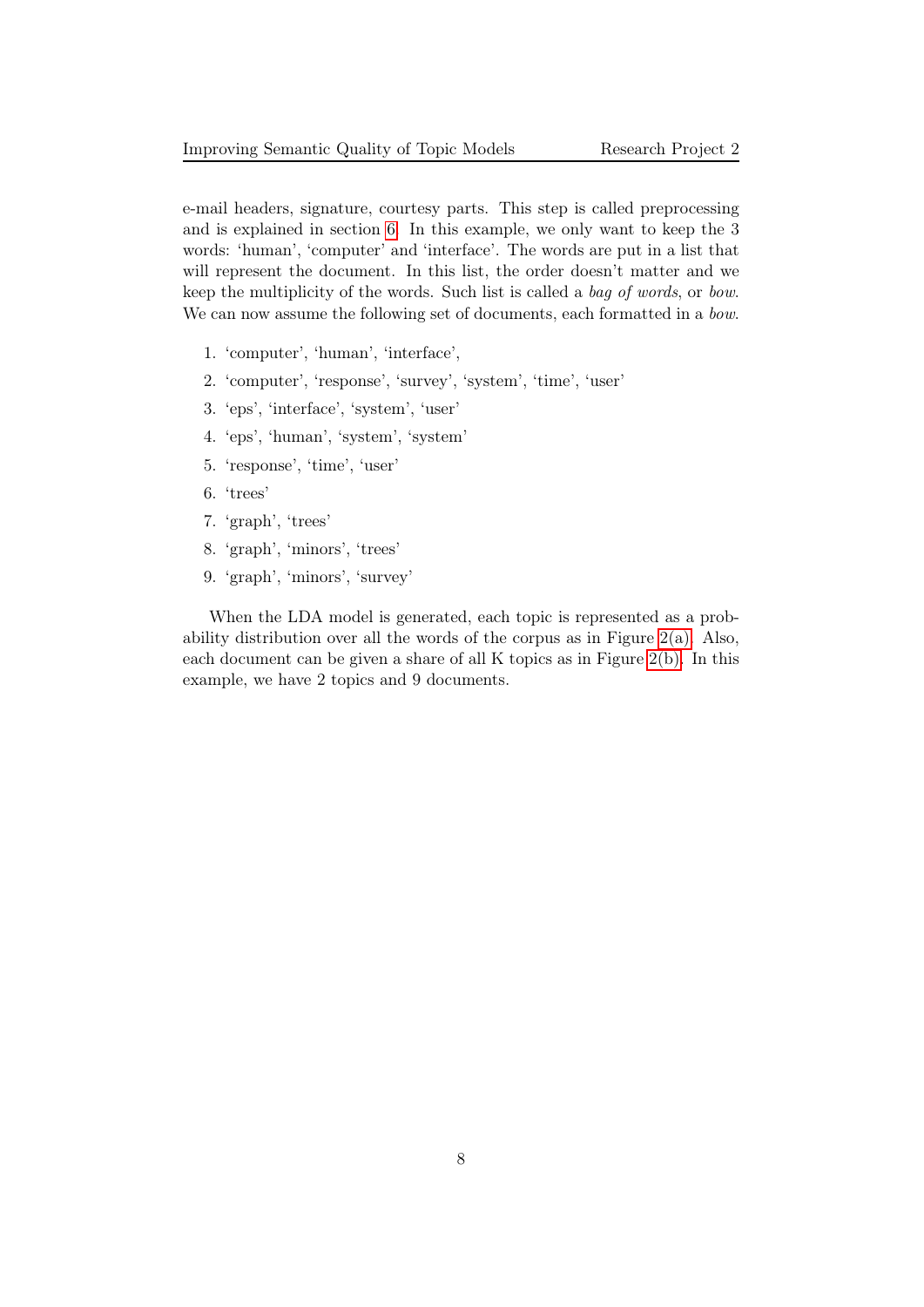<span id="page-8-1"></span>

(a) Topic representation

<span id="page-8-2"></span>

(b) Documents representation

Figure 2: Topic and document representation in LDA models

We will use the N most probable words also called *top words* of each topic to evaluate these topics. For this example, N is equal to 5. We arbitrarily choose to use a N equal to 10 to represent the topics in the main experiment.

### <span id="page-8-0"></span>5 Coherence

In this study, we define coherence as the humans' semantic appreciation of a topic represented by its N top words. Coherence is closely related with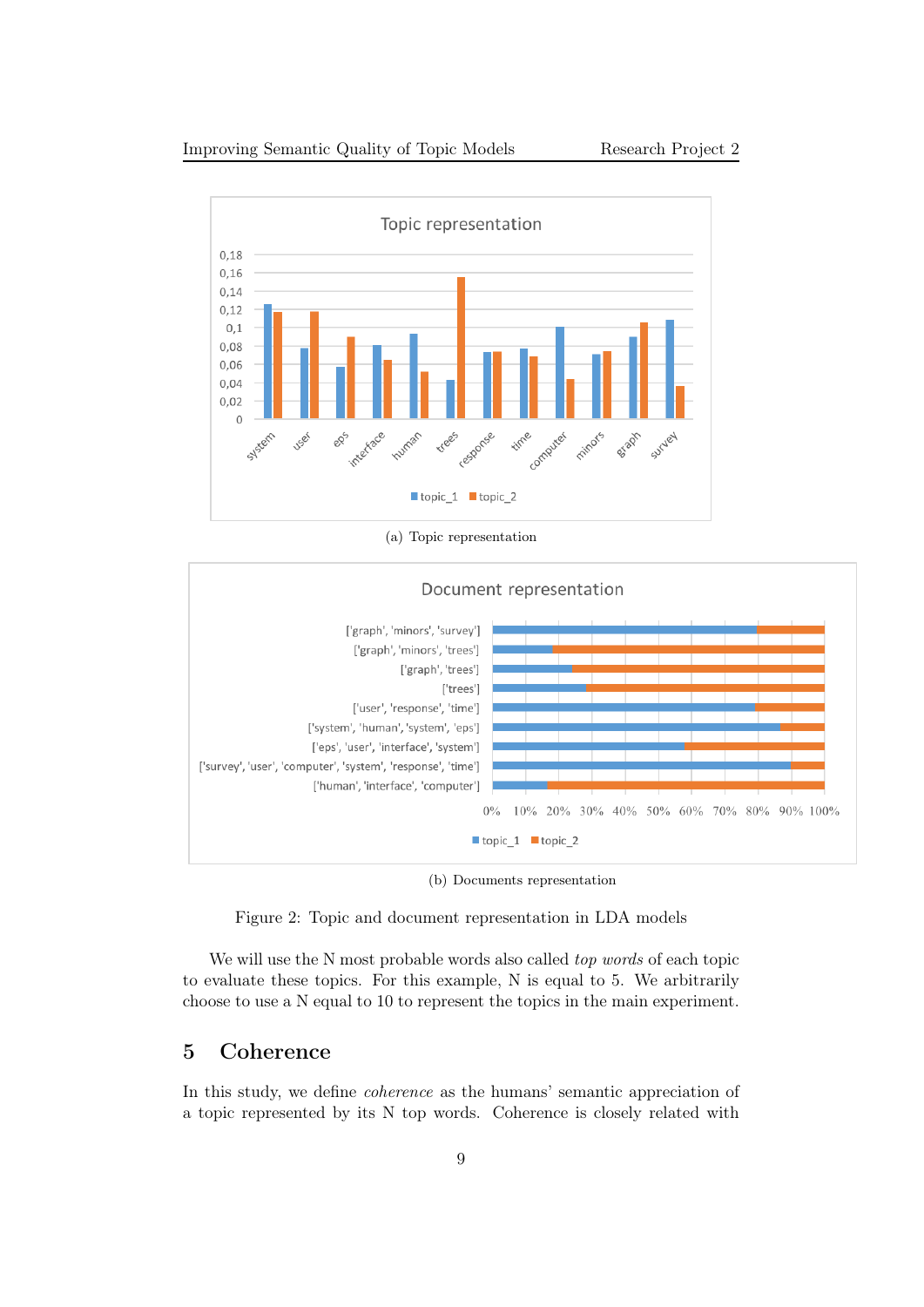human impression and thus is hard to translate in a mathematical formula. Hence, the scoring model performance at predicting human scores is usually evaluated with surveys such as in Newman's work [\[11\]](#page-19-1).

In order to evaluate our models, we used 2 different coherence measurements from the literature:  $U_{MASS}$  and  $C_V$ . They are respectively the fastest and the most accurate according to M. Röder et al. [\[13\]](#page-19-0)

<span id="page-9-1"></span>The  $C_V$  measure is based on the *Pointwise Mutual Information* score (PMI score). The PMI is defined as in Equation [1](#page-9-1)

$$
PMI(w_i, w_j) = log \frac{P(w_i, w_j) + \epsilon}{P(w_i)P(w_j)}
$$
\n
$$
(1)
$$

 $P(w_i)$  is the probability of finding the word  $w_i$  in a random document of the trained model.  $P(w_i, w_j)$  is the probability of finding both words  $w_i$  and  $w_j$  in a random document of the trained model. The probabilities are estimated from the trained model.  $U_{MASS}$  estimates the probability as "the number of documents in which the word occurs divided by the total number of documents" [\[5\]](#page-18-6)(CoherenceModel module). According to M. Röder et al.  $C_V$  estimates the probability with a sliding window over an external training dataset such as Wikipedia. But the implementation of the coherence measures are computed on the LDA model itself in the Gensim library.

<span id="page-9-2"></span>The  $U_{MASS}$  metric accounts for the ordering of the top words of a topic. The PMI score used for  $U_{MASS}$  is slightly different and noted  $PMI*$  in Equation [2](#page-9-2)

$$
PMI * (w_i, w_j) = \log \frac{P(w_i, w_j) + \epsilon}{P(w_j)}
$$
\n<sup>(2)</sup>

#### <span id="page-9-0"></span>5.1 word2vec coherence

A limitation in the implementation of these measures is that they are computed from the trained topic model itself. Thus, we want to make an estimation that is based on an external model to avoid the bias of our own model. We also want to introduce the semantic value of the top N words. We choose to use a word2vec model [\[14\]](#page-19-7) trained on Google News.

Word2vec[\[8\]](#page-19-8) is an open source project developped by Google researchers. It implements a vector representation for words in a semantic space. The model has been trained on a large set of Google News articles.

We will use the similarity feature of the word2vec model to compute the semantic similarity of the *top words* of the topics. We base our coherence measure on 2 criteria:

1. *intra topic similarity*: The similarity of words in the same topic should be as high as possible. This means a topic should refer to the same lexical field.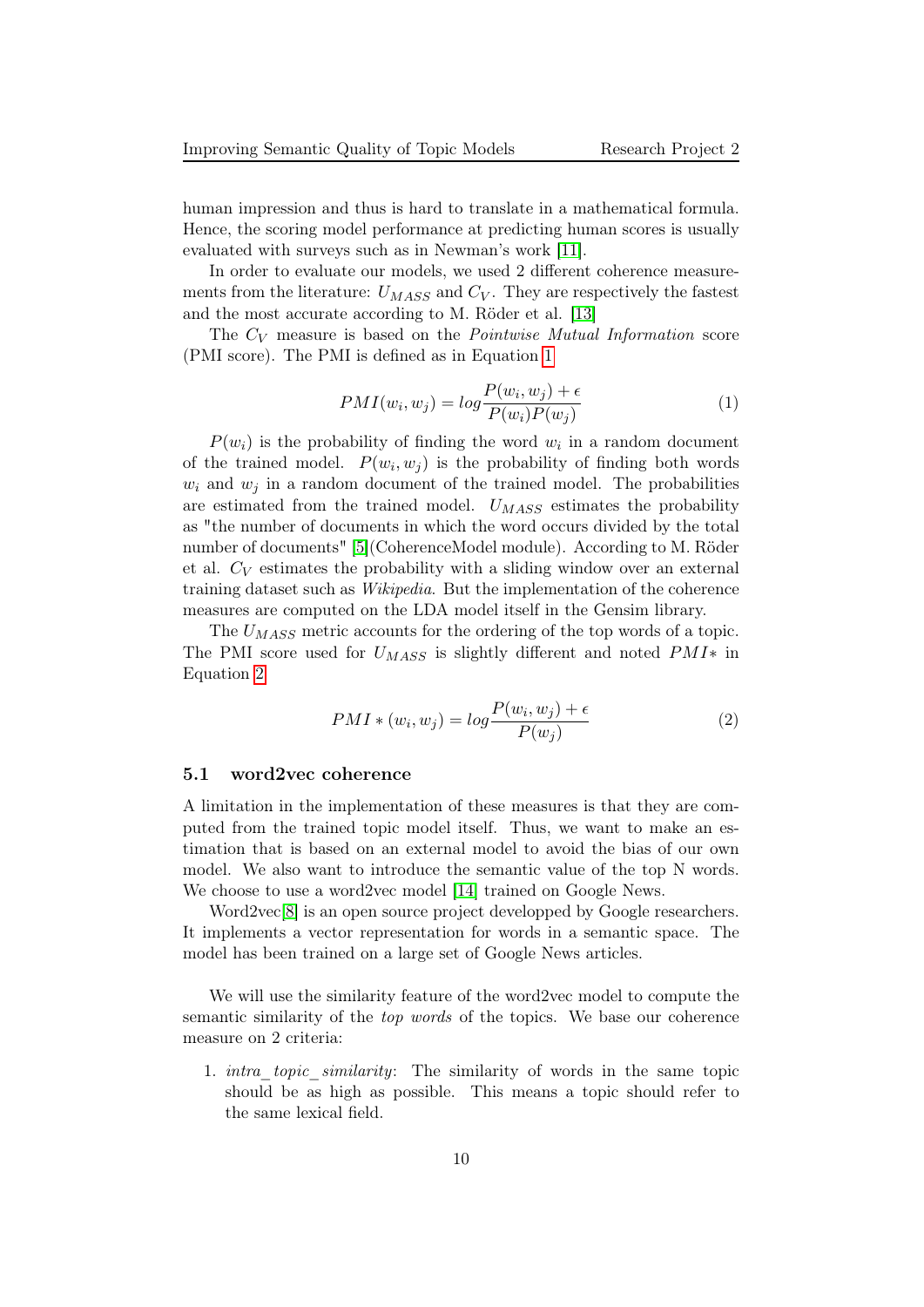2. *inter* topic similarity: The similarity of words across topics should be as low as possible. This means that a set of topics is more interesting if they differ from each other.

 $similarity(v, w)$  is the similarity between words v and w computed thanks to the word2vec model. It is part of the *word2vec* library [\[12,](#page-19-6) [5\]](#page-18-6). *n\_similarity(lv,lw)* is also function of this library. It computes the similarity between two sets  $(lv)$ and lw) of words. These functions compute cosine similarities. Therefore, we will add 1 to keep the result always positive.

To compute the *intra* topic similarity, we will compute the average similarity of every possible pair in the top N words of a topic. The mathematical formula is defined in Equation [3](#page-10-1) with  $w_i$  the  $i^{th}$  most frequent word of the topic t. The *intra* topic similarity is computed per topic.

<span id="page-10-1"></span>
$$
intra\_topic\_similarity(t) = \frac{\sum_{j>i \ge 0}^{N} similarity(w_i, w_j) + 1}{C_2^N}
$$
 (3)

To compute the *inter* topic similarity between 2 topics, we will use the n  $similarity$  function of the word2vec library which computes the similarity between 2 sets of words.

The mathematical formula is defined in Equation [4,](#page-10-2) with  $top_{t_1}$  the top words of topic  $t_1$ ,  $top_{t_2}$  the top words of topic  $t_2$ .

<span id="page-10-2"></span>
$$
inter\_topic\_similarity(t_1, t_2) = \frac{\sum_{j>i\geq 0}^{N} n\_similarity(top_{t_1}, top_{t_2}) + 1}{C_2^N}
$$
\n(4)

<span id="page-10-3"></span>In order to have a high coherence when the *intra* topic similarity is high and *inter* topic similarity is low, we define the coherence measure between 2 topics  $t_1$  and  $t_2$  as in Equation [5,](#page-10-3) avg being the average function.

$$
C_{word2vec} = \frac{avg(intra\_topic\_similarity)}{inter\_topic\_similarity(t_1, t_2)}
$$
(5)

<span id="page-10-4"></span>We globalize this measure for K topics in Equation [6](#page-10-4)

$$
C_{word2vec} = \frac{\sum_{i=0}^{K} intra\_topic\_similarity(t_i)/K}{\sum_{j>i\geq 0}^{K}inter\_topic\_similarity(i,j)/C_2^K}
$$
(6)

#### <span id="page-10-0"></span>5.2 Example

To show that the coherence is relevant, we will use the example defined in Section [4.](#page-5-1) We generated 10 models and computed the  $U_{MASS}$ ,  $C_V$  coherences and the  $C_{word2vec}$  coherence. From these results we show here the best and worst models according to our coherence.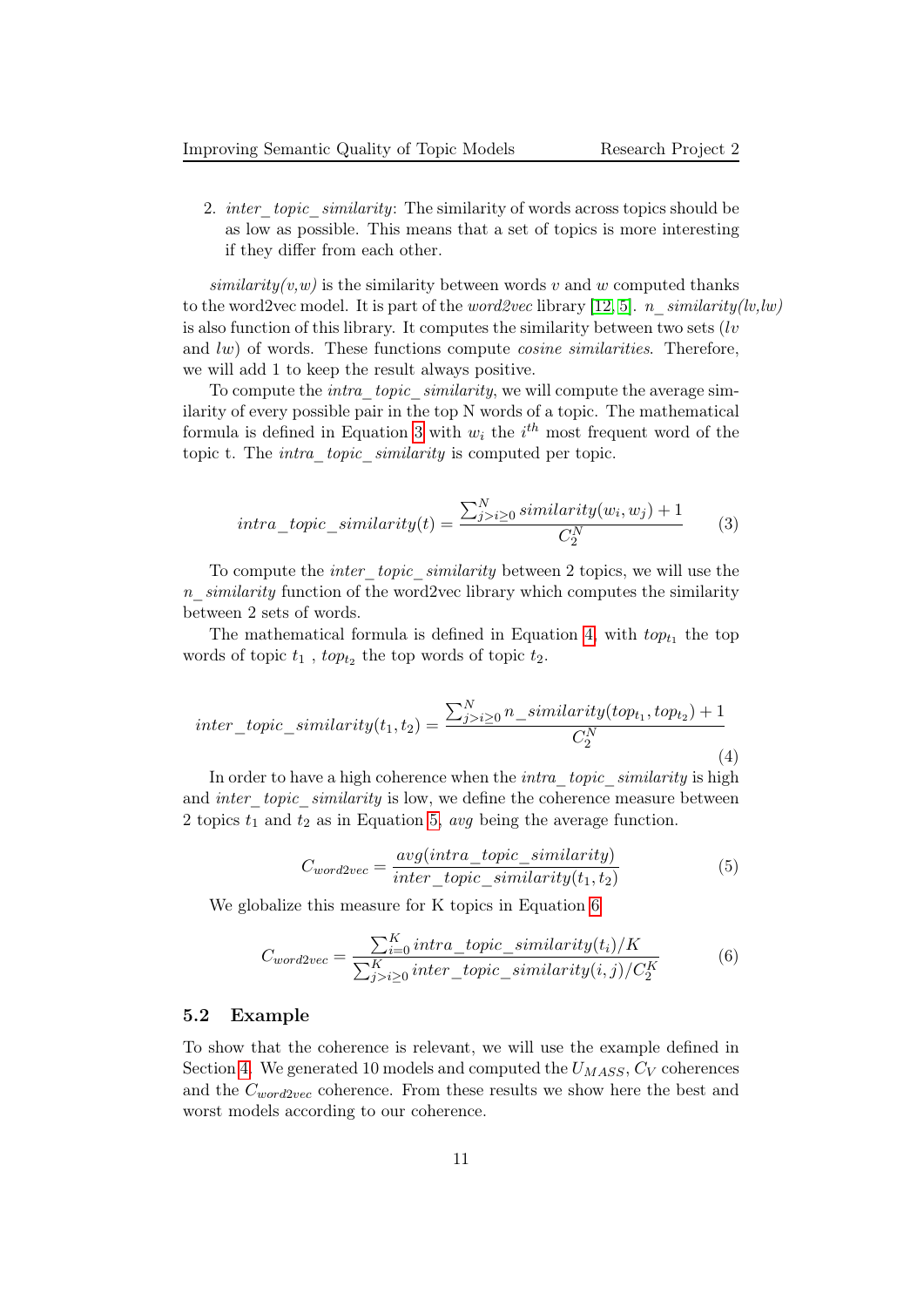| Model            | Topics                                                                                                    | $U_{MASS}$   $C_V$ |                   | $\perp C_{word2vec}$ |
|------------------|-----------------------------------------------------------------------------------------------------------|--------------------|-------------------|----------------------|
| Good Model       | ('system', 'user', 'eps', 'human', 'interface')<br>$({\rm 'graph', 'trees', 'minors', 'survey', 'time'})$ | $-14.7$            | $0.384 \pm 0.887$ |                      |
| <b>Bad Model</b> | $('computer', 'system', 'user', 'trees', 'graph')$<br>('system', 'graph', 'trees', 'user', 'eps')         | $-14.7$            | $^{+}$ 0.384 +    | $\vert$ 0.604        |

Table 1: Best and worst C\_word2vec coherence models

For this very small corpus, we expect the 2 prominent topics to be about "Human machine interface" and "Graph theory".

GoodModel is more coherent because it separates well the two topics and gathers the right words to define them. Moreover, ten different words are used across the two topics making it easy to distinguish.

However, BadModel is less coherent because it mixes the words for the two expected topics: 'user', 'system', 'graph' and 'tree' are used in both topics. It makes harder to distinguish each topic. The coherence measured with  $C_V$ and  $U_{MASS}$  are not relevant since they are trained on the built LDA model itself, and the training corpus is very small.

#### <span id="page-11-0"></span>6 Preprocessing

The Enron's e-mail database has to be processed first. This is a very important step since all the words that we collect will be part of the bag of words used to train our model. The objective of this phase is to get rid of as much irrelevant data as possible to give more value to meaningful words. Several examples where preprocessing is essential:

• Mail signature:

The automatic signature is a pattern that is present for each mail from the same person. Depending on how many e-mails this person has sent, the frequency of the words forming the signature will increase whereas it doesn't bring any information on the content of the e-mail. It should be removed.

• Dates, addresses and names:

Even though they could be relevant in specific situations, it will not enhance our LDA model because the word alone does not help to define a topic. We decided to remove as much as possible.

• HTML encoded e-mails:

We found in the dataset e-mails encoded in HTML. We don't want the tags to be part of processed data, thus we only extract the text content from it.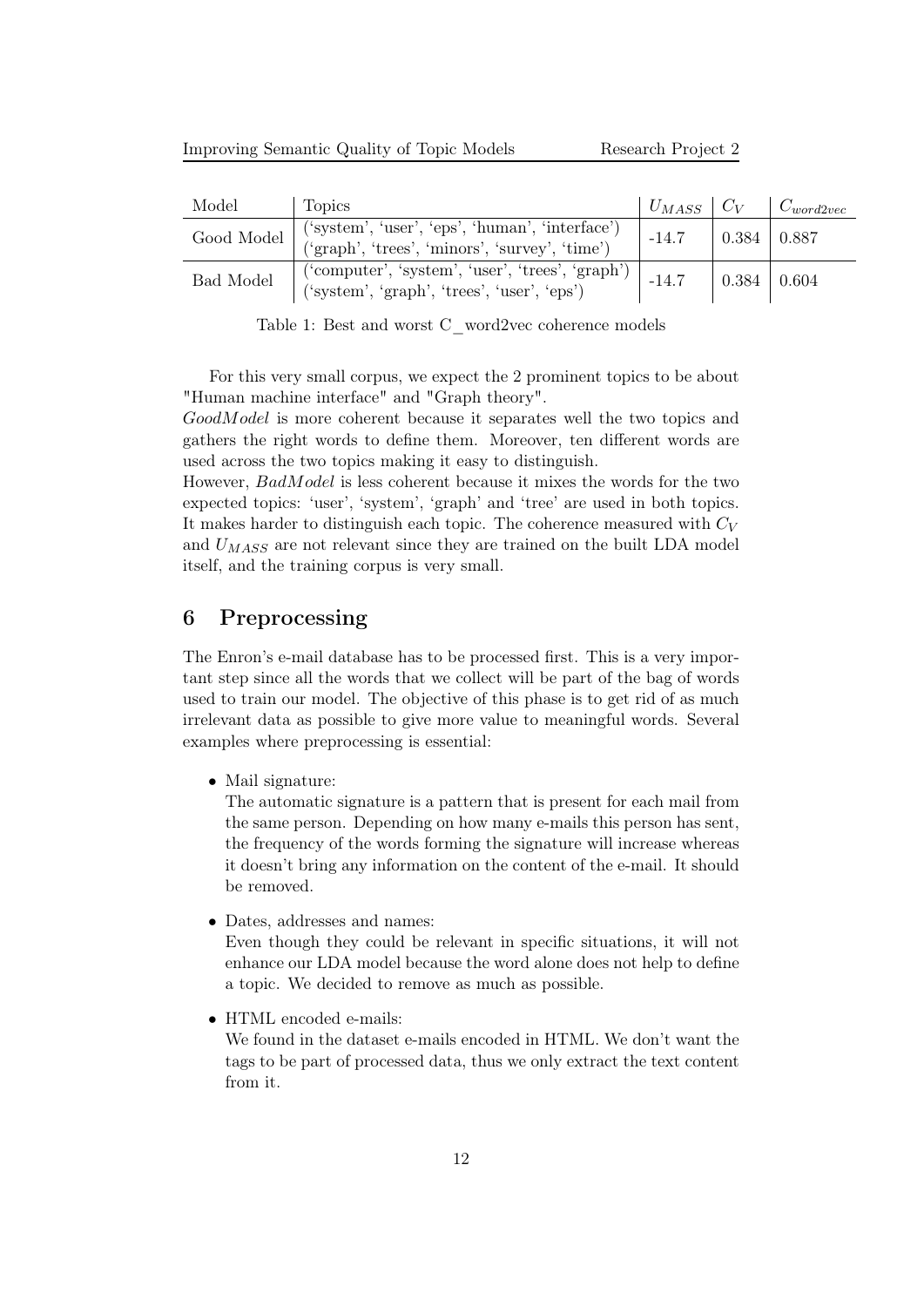We also remove the normal e-mail headers, the web links and e-mail addresses from the processed content. These information are valuable in a forensic investigation. But in a topic model, they are taken away from the context and thus do not help shaping the topics.

We tried to make this pre-processing phase as accurately as possible in a reasonable amount of time. We also made a list of words to complete the gensim's list of stop words.

### <span id="page-12-0"></span>7 Optimal number of topics

From the same preprocessed data, we generated models of K topics and I iterations. K even and going from 2 to 66 and for  $I \in 10, 20, 40, 80$ . For each model, we computed the coherence with all 3 different measures. We aimed at finding an optimum number of topic K where the coherence was the highest. The three next diagrams show the coherence versus the number of topics. Every diagram has 4 series which are for the number of iterations. For each coherence measure, we take an example of both well rated model and bad rated model for the reader's appreciation of the different output topics.

Note that the values of the different coherences are relative. We will thus compare the global fluctuations and trends of the measure.



#### <span id="page-12-1"></span>7.1  $C_{UMASS}$

Figure 3: Influence of the number of topics on the  $U_{MASS}$  coherence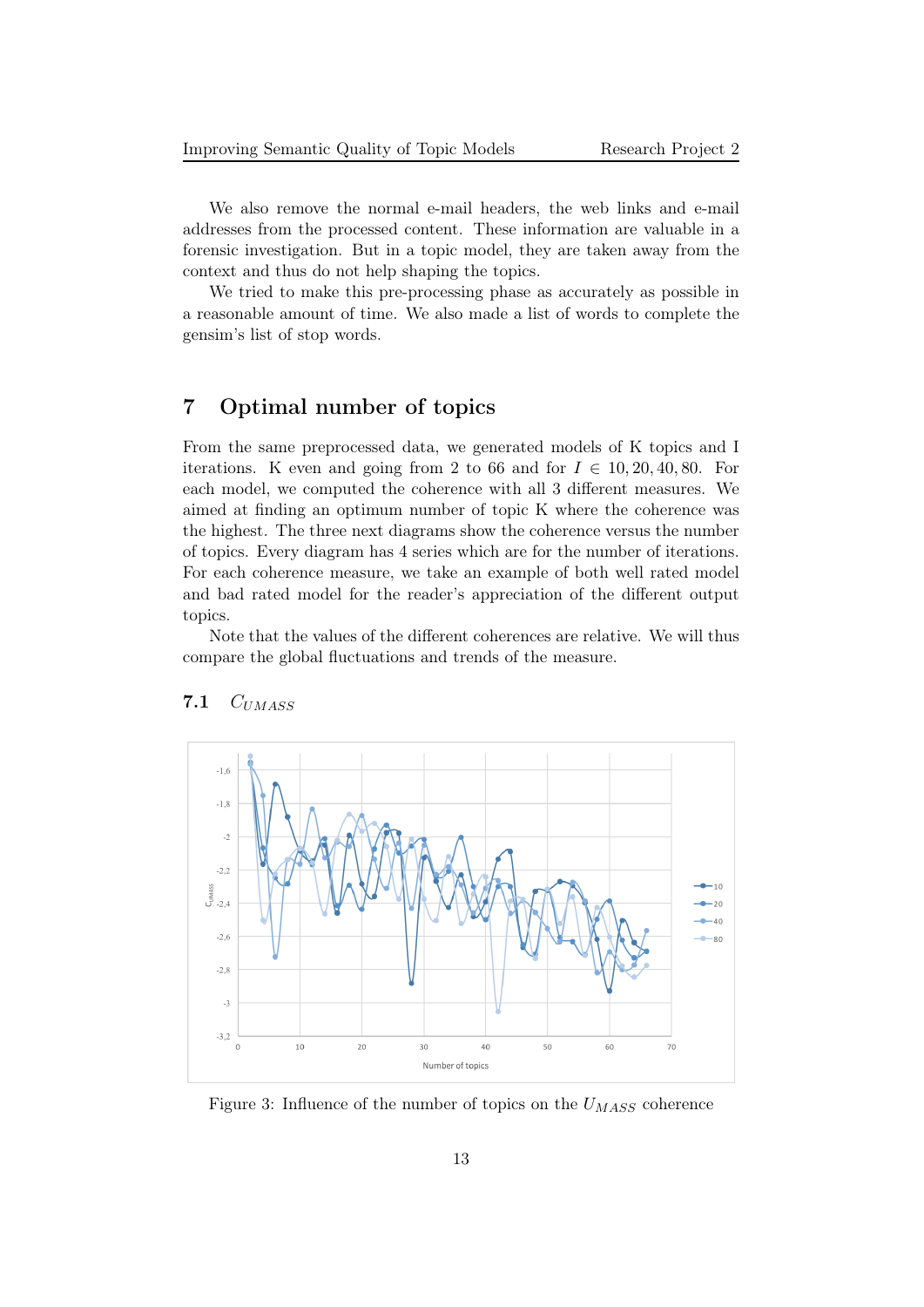According to the  $U_{MASS}$  coherence measurements, the coherence of the topics globally decreases when K increases. For the analysis, we compare models with  $K = 6$  for 40 iterations which is a local minimum and for 10 iterations which performed better.



#### <span id="page-13-0"></span>7.2  $C_V$

Figure 4: Influence of the number of topics on the  $C_V$  coherence

The  $C_V$  coherence shows less fluctuations and a global maximum for the trend. A theoretical optimal number of topics would be around 18 for this dataset. Topics for model K4, 40 iterations and K=14, 80 iterations will be shown in the appendix for the reader's appreciation.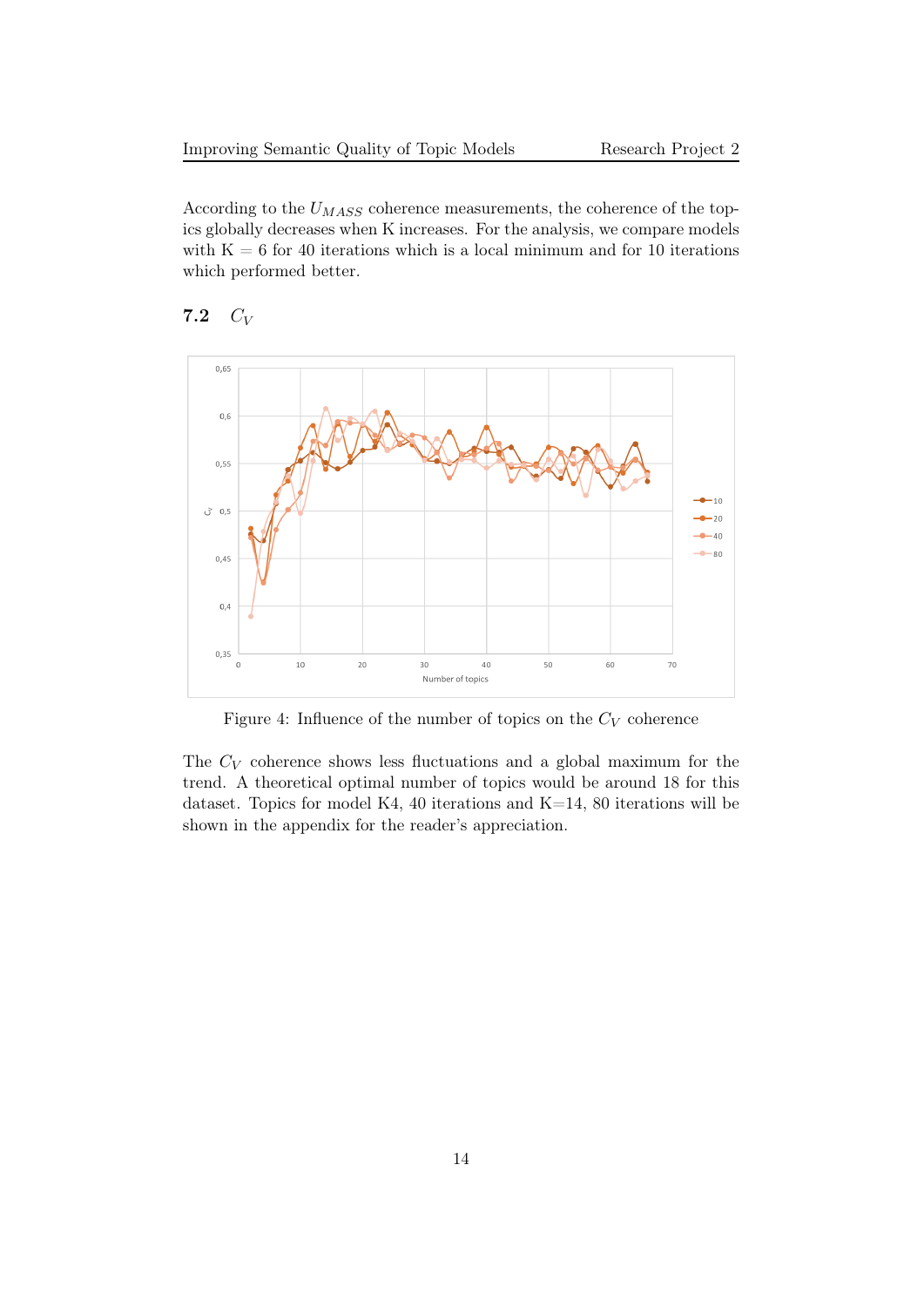

### <span id="page-14-0"></span>7.3 Cword2vec

Figure 5: Influence of the number of topics on the  $C_{word2vec}$  coherence

The  $C_{word2vec}$  coherence is also more stable. It shows a globally increasing coherence for higher numbers of topic. We will compare for the  $C_{word2vec}$ coherence the model K=10, 80 iterations which has a bad rating and the K=20, 20 iterations which is better rated.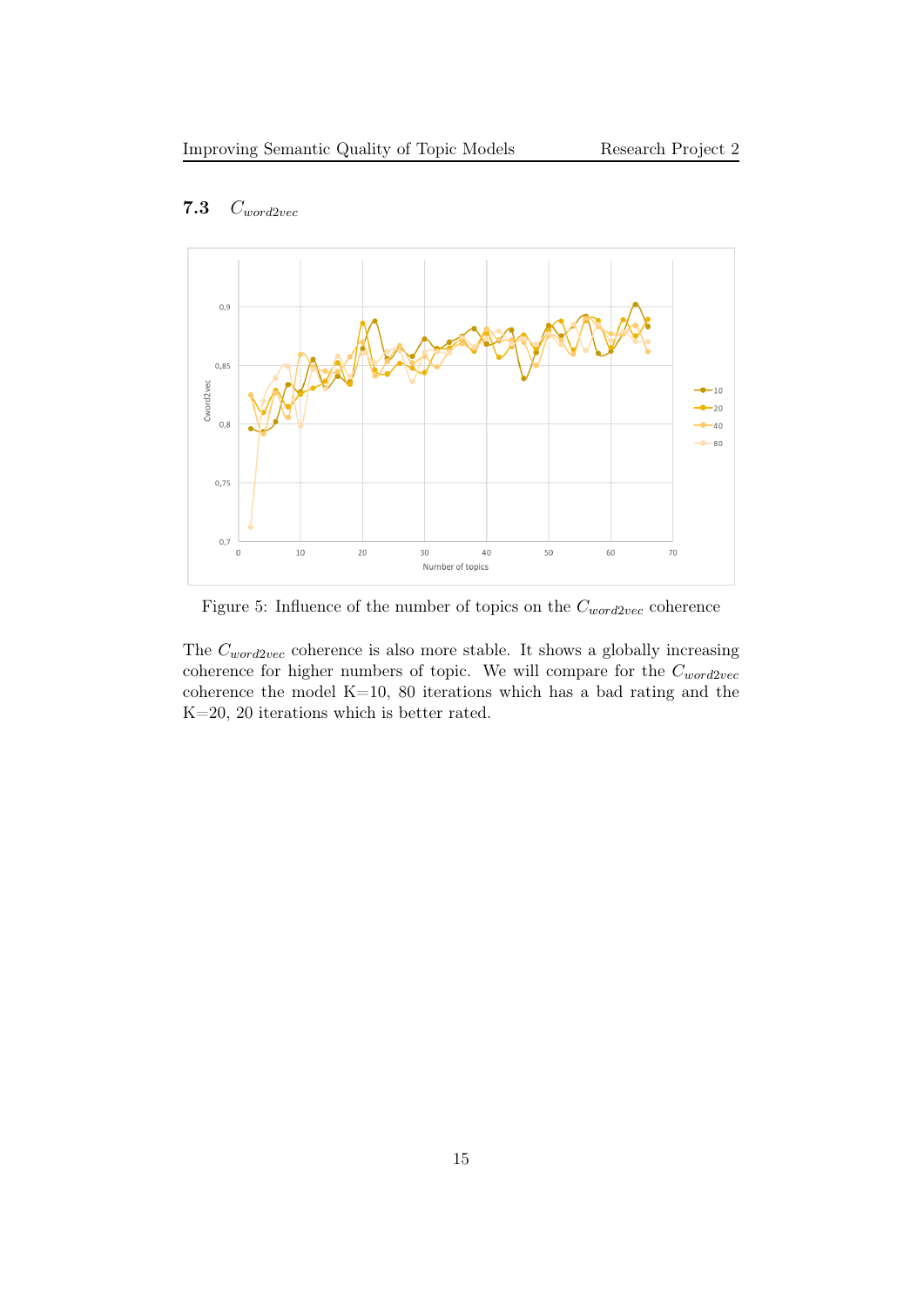### <span id="page-15-0"></span>8 Influence of iterations on coherence

In the previous experiments, the 4 different series of iterations 10,20,40 and 80 iterations presented similar trends and average coherence. In order to show the influence of this parameter, we generated more models. First, with few iterations (1 to 9), then with many iterations (200, 400, 600, 800 and 1000 iterations). For each iteration, we computed 15 measures for  $K \in [2, 30]$ , K being even. Then we plot the box plot for each coherence.



<span id="page-15-1"></span>Figure 6: Influence of the number of topics on the  $U_{MASS}$  coherence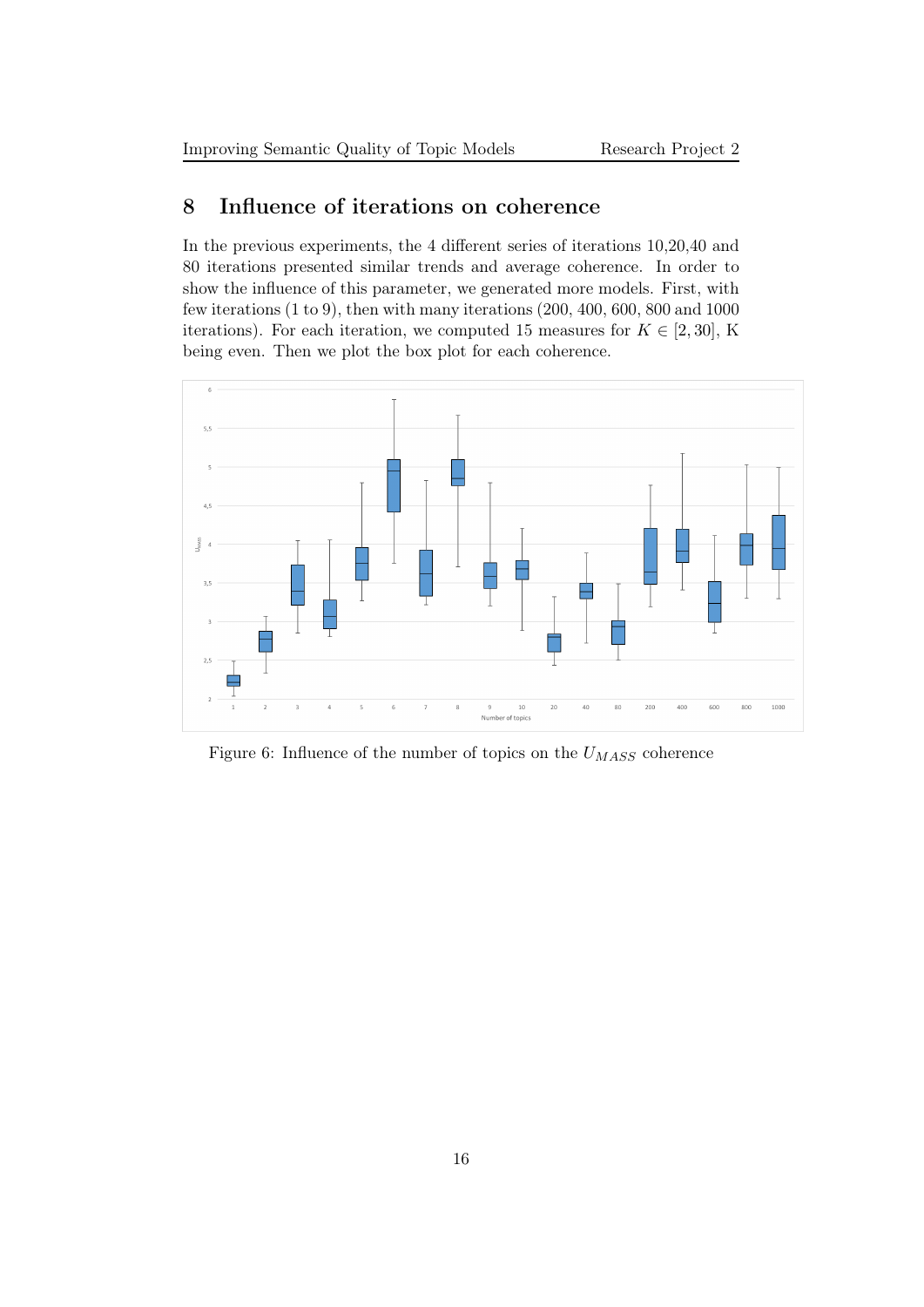



Figure 7: Influence of the number of topics on the  $C_V$  coherence



Figure 8: Influence of the number of topics on the  $C_{word2vec}$  coherence

Figure [6](#page-15-1) shows the absolute values for the  $U_{MASS}$  coherence. Since  $U_{MASS}$  gives negative values, the graph should be interpreted as "higher means less coherent". The other result show rather flat evolution for a growing number of iteration.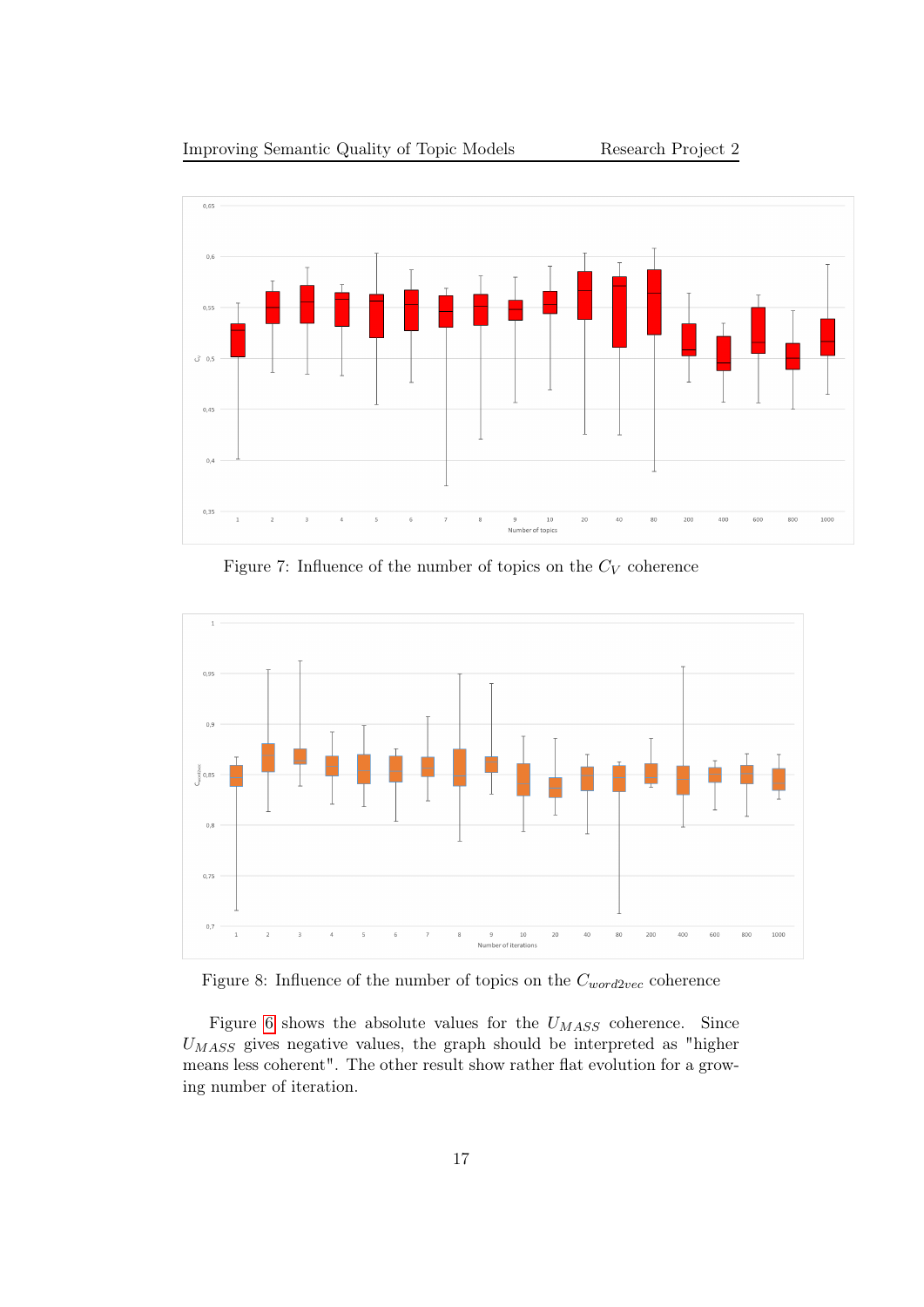#### <span id="page-17-0"></span>9 Discussion

#### <span id="page-17-1"></span>9.1 Preprocessing

Preprocessing is essential to the quality of LDA models. Reducing the number of words that give poor information out of the context, allows the appreciation of topics to be easier. In order to perform the preprocessing better, we could use two solutions, stemming and part-of-speech tagging. Stemming consists of replacing a word with its stem. e.g. "happiness" becomes "happy". Thus, the semantic value of words has a better statistical impact on the model. Part-of-speech tagging allows to mark up the words according to their part of speech. We could then remove from any sentence the pronouns, the prepositions, articles, conjunctions and interjections. It could also detect what parts of e-mails are not actual sentences and just signature or courtesy parts.

#### <span id="page-17-2"></span>9.2 Technical limitations

We performed the experiments on a Dell PowerEdge R230 server (Intel Xeon processor, 16GB RAM). The python script was written within time constraints. The script does not optimize the space management nor the model generation which could be parallelized. Moreover, with the gensim ldamodel library on this setup, the maximum number of topics is 66.

#### <span id="page-17-3"></span>9.3 Word2vec semantic coherence

The Word2vec model is not perfect and allows similarity measures on surprising topics. For example, the similarity of the topic defined by ('th', 'de', 'er', 'ed', 'ng', 'enron', 'nd', 'es', 'al', 'ing') is of 1.28. This value is given for words that do not exist in the English language and the result is high. The reason why this topic has a high similarity is not obvious. It could be due to the fact that the words are similar in their meaninglessness. Or because they are also acronyms.

#### <span id="page-17-4"></span>10 Conclusion

The objective of this research was to give an impression on model coherence for LDA models. We defined a simple and intuitive coherence measure based on a different NLP model. The results show that the 3 coherences behave differently when the number of topic increases. According to  $C_V$  coherence, a number of 18 topics should give the most coherent topics. This research shows that the number of iteration has a very low impact on the quality of the models. In this research, we could observe that the Gensim[\[12\]](#page-19-6) LDA implementation is not deterministic. A good forensic implementation for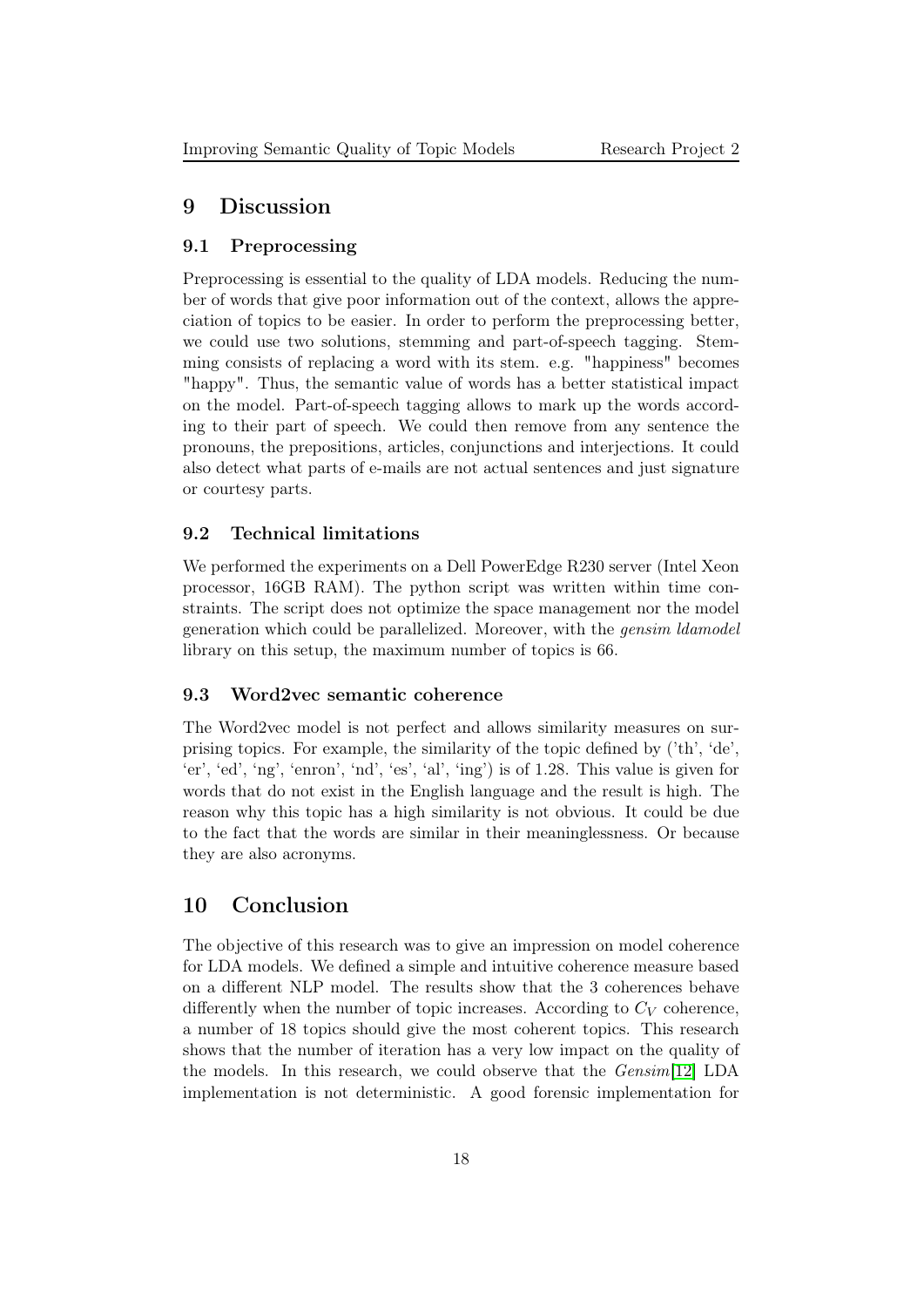this model would be to generate several models with the same parameters and keep the most coherent according to a chosen coherence metric.

### <span id="page-18-0"></span>11 Future Work

NLP is still a very active field in AI research. Even though it has been around for a long time, the scientific community should gather around the same evaluation metrics to be able to compare their results. The semantic coherence introduced in this paper could show more interesting results if it was refined. One could for example take account for the probability of the top words of a topic to weight the similarity measures. Indeed, the similarity of the 2 most probable words of a topic seems to be more important the similarity of the least probable words of the same topic. The impact of the N parameter for the number of top words on the quality evaluation could be studied in later research. A good solution for analyzing large document collection with LDA can also consist of creating hierarchical topics. From a small number of topics, take the documents that relate the most to the interesting topic. And from this new dataset, train a new LDA model to find the "sub-topics" of this dataset. Hierarchical topics is a valuable solution since the Enron dataset[\[3\]](#page-18-5) is large. Later research could study the coherence of the sub-topics of hierarchical models. Preprocessing is a important step for quality of NLP models. Future work that focus on this essential step could be very useful and enhance the quality of the next researches.

### References

- <span id="page-18-3"></span>[1] S. Arora, R. Ge, Y. Halpern, D. Mimno, A. Moitra, D. Sontag, Y. Wu, and M. Zhu. A practical algorithm for topic modeling with provable guarantees. In International Conference on Machine Learning, pages 280–288, 2013.
- <span id="page-18-2"></span>[2] E. Cambria and B. White. Jumping nlp curves: A review of natural language processing research. IEEE Computational intelligence magazine, 9(2):48–57, 2014.
- <span id="page-18-5"></span>[3] W. Cohen. Enron email dataset. http://www.cs.cmu.edu/ enron/.
- <span id="page-18-1"></span>[4] David M. Blei, Andrew Y. Ng, Michael I. Jordan. Latent dirichlet allocation. "Journal of Machine Learning Research 3", 2003.
- <span id="page-18-6"></span>[5] GENSIM. [https://radimrehurek.com/gensim/models/word2vec.](https://radimrehurek.com/gensim/models/word2vec.html) [html](https://radimrehurek.com/gensim/models/word2vec.html), 2010. Source code.
- <span id="page-18-4"></span>[6] Henri Trenquier. [https://github.com/htrenquier/topic-modeling.](https://github.com/htrenquier/topic-modeling.git) [git](https://github.com/htrenquier/topic-modeling.git), 2018. Research Github repository.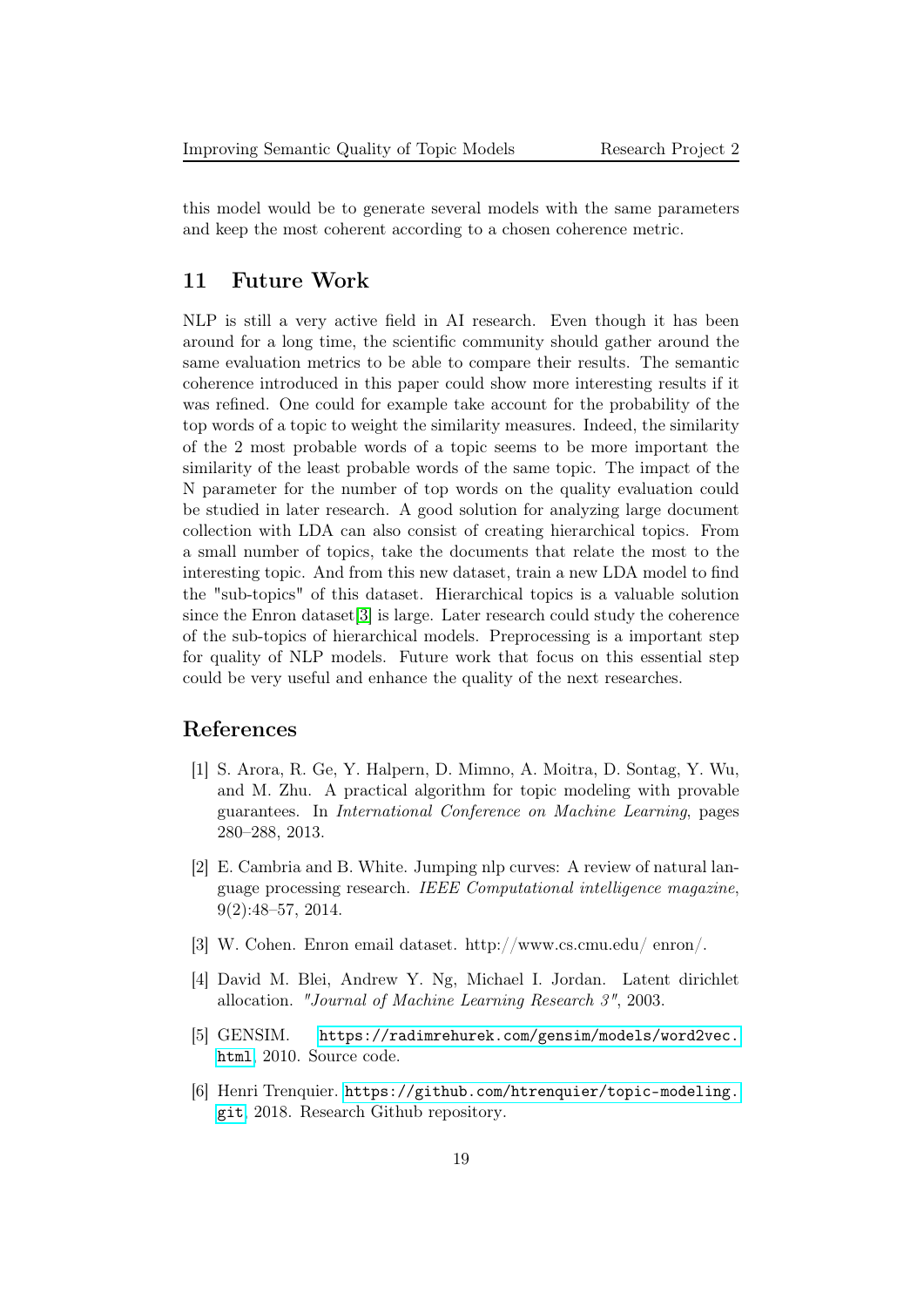- <span id="page-19-2"></span>[7] H. Hong and T.-S. Moh. Effective topic modeling for email. In High Performance Computing & Simulation (HPCS), 2015 International Conference on, pages 342–349. IEEE, 2015.
- <span id="page-19-8"></span>[8] T. Mikolov, K. Chen, G. Corrado, and J. Dean. Efficient estimation of word representations in vector space. arXiv preprint arXiv:1301.3781, 2013.
- <span id="page-19-3"></span>[9] D. Mimno, H. M. Wallach, E. Talley, M. Leenders, and A. McCallum. Optimizing semantic coherence in topic models. In Proceedings of the conference on empirical methods in natural language processing, pages 262–272. Association for Computational Linguistics, 2011.
- <span id="page-19-4"></span>[10] D. Newman, E. V. Bonilla, and W. Buntine. Improving topic coherence with regularized topic models. In Advances in neural information processing systems, pages 496–504, 2011.
- <span id="page-19-1"></span>[11] D. Newman, Y. Noh, E. Talley, S. Karimi, and T. Baldwin. Evaluating topic models for digital libraries. In Proceedings of the 10th annual joint conference on Digital libraries, pages 215–224. ACM, 2010.
- <span id="page-19-6"></span>[12] R. Řehůřek and P. Sojka. Software Framework for Topic Modelling with Large Corpora. In Proceedings of the LREC 2010 Workshop on New Challenges for NLP Frameworks, pages 45–50, Valletta, Malta, May 2010. ELRA. <http://is.muni.cz/publication/884893/en>.
- <span id="page-19-0"></span>[13] M. Röder, A. Both, and A. Hinneburg. Exploring the space of topic coherence measures. In Proceedings of the eighth ACM international conference on Web search and data mining, pages 399–408. ACM, 2015.
- <span id="page-19-7"></span>[14] Tomas Mikolov. [https://code.google.com/archive/p/word2vec/]( https://code.google.com/archive/p/word2vec/), 2013. Google Code Archive.
- <span id="page-19-5"></span>[15] L. Xie, Y. Liu, and G. Chen. A forensic analysis solution of the email network based on email contents. In Fuzzy Systems and Knowledge Discovery (FSKD), 2015 12th International Conference on, pages 1613– 1619. IEEE, 2015.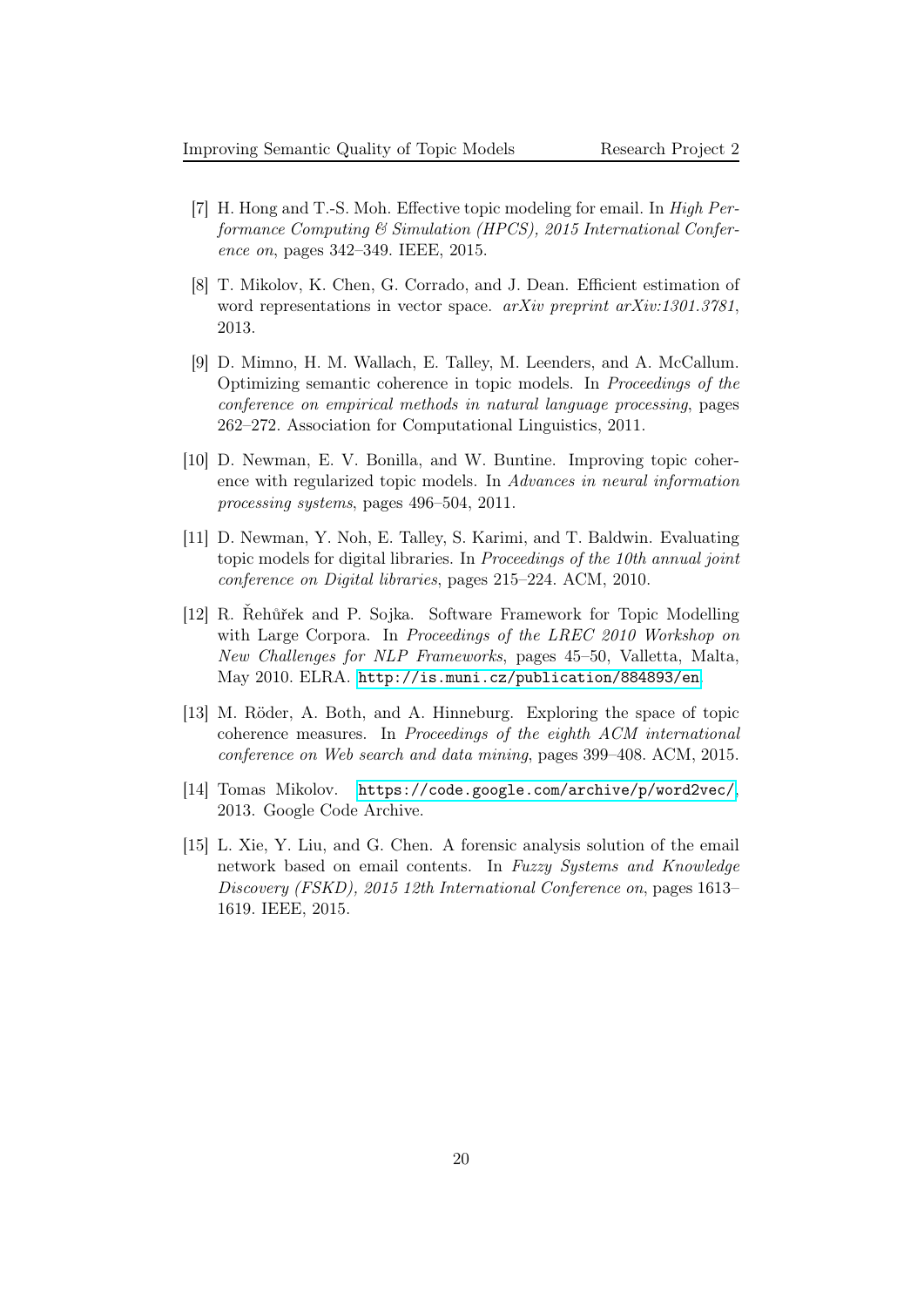## <span id="page-20-0"></span>A Model examples

### <span id="page-20-1"></span> $A.1$   $C_{UMASS}$

# $K$  it Top 10 words

| 6 | 10 | enron new business services management group scheduled london       |
|---|----|---------------------------------------------------------------------|
|   |    | risk thru                                                           |
|   |    | power energy california said state electricity market gas utilities |
|   |    | prices                                                              |
|   |    | know thanks attached let need call meeting enron agreement          |
|   |    | information                                                         |
|   |    | gas click day new available information price time date deal        |
|   |    | get one week good like game time hour schedule back                 |
|   |    | enron company said million inc stock enron's financial year new     |
|   |    |                                                                     |

Table 2: Well rated LDA model

| K | it | Top 10 words                                                    |
|---|----|-----------------------------------------------------------------|
| 6 | 40 | power energy said california gas state market electricity price |
|   |    | prices                                                          |
|   |    | know thanks let need attached meeting call agreement get like   |
|   |    | data error database updated db aps operation zm zm alias game   |
|   |    | week                                                            |
|   |    | get one new day way time like good click great                  |
|   |    | information enron message contact time email e-mail use in-     |
|   |    | tended scheduled                                                |
|   |    | enron company said new business million energy trading enron's  |
|   |    | $_{\rm inc}$                                                    |

Table 3: Badly rated LDA model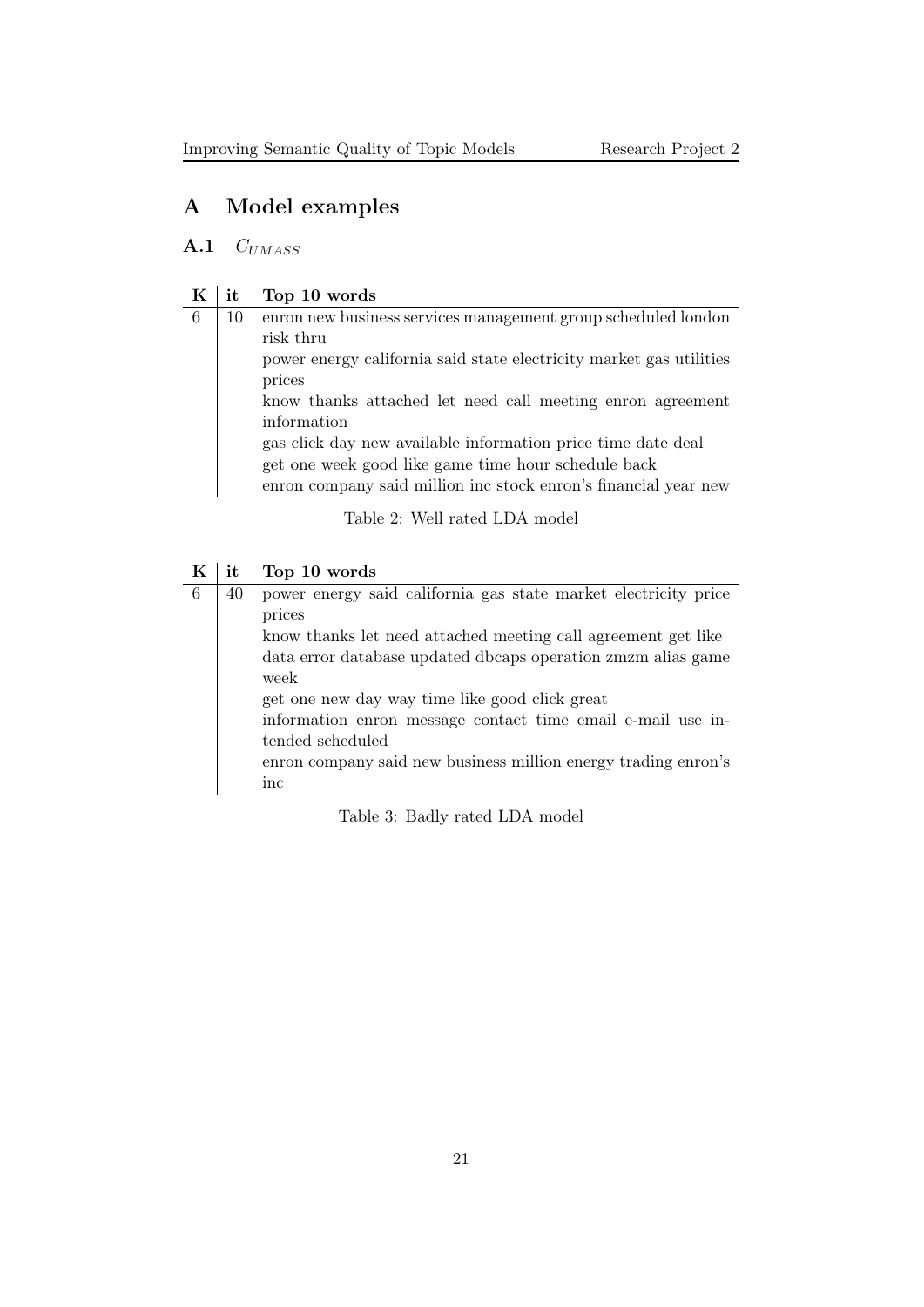## <span id="page-21-0"></span> $A.2$   $C_V$

| K  | it | Top 10 words                                                                            |
|----|----|-----------------------------------------------------------------------------------------|
| 14 | 80 | agreement attached credit schedule enron hour date final letter                         |
|    |    | energy                                                                                  |
|    |    | data scheduled thru sat database outages london error time fri                          |
|    |    | know thanks let need call get meeting like time deal                                    |
|    |    | get one like good time going go day people see                                          |
|    |    | market power transmission customers order energy court rate                             |
|    |    | commission also                                                                         |
|    |    | enron company said million new stock inc companies enron's                              |
|    |    | financial                                                                               |
|    |    | zmzm de secured surrounding detailed chairperson central de-                            |
|    |    | scription founder detected                                                              |
|    |    | gas price day prices market natural trading per daily month                             |
|    |    | message intended information e-mail recipient use confidential<br>email received delete |
|    |    | game updated week texas season play team fantasy yards last                             |
|    |    | enron business management group new team services risk energy                           |
|    |    | houston                                                                                 |
|    |    | power said energy state california electricity davis utilities prices                   |
|    |    | utility                                                                                 |
|    |    | information click email new access web online site service inter-                       |
|    |    | net                                                                                     |
|    |    | travel way san city houston new area hotel day available                                |
|    |    |                                                                                         |

Table 4: Best rated LDA model

| K | it | Top 10 words                                                  |
|---|----|---------------------------------------------------------------|
|   | 40 | enron new information business group management services time |
|   |    | meeting company                                               |
|   |    | thanks know attached gas need agreement let information enron |
|   |    | call                                                          |
|   |    | power said energy enron california company state market gas   |
|   |    | new                                                           |
|   |    | get time one thru day week sat scheduled way good             |

Table 5: Badly rated LDA model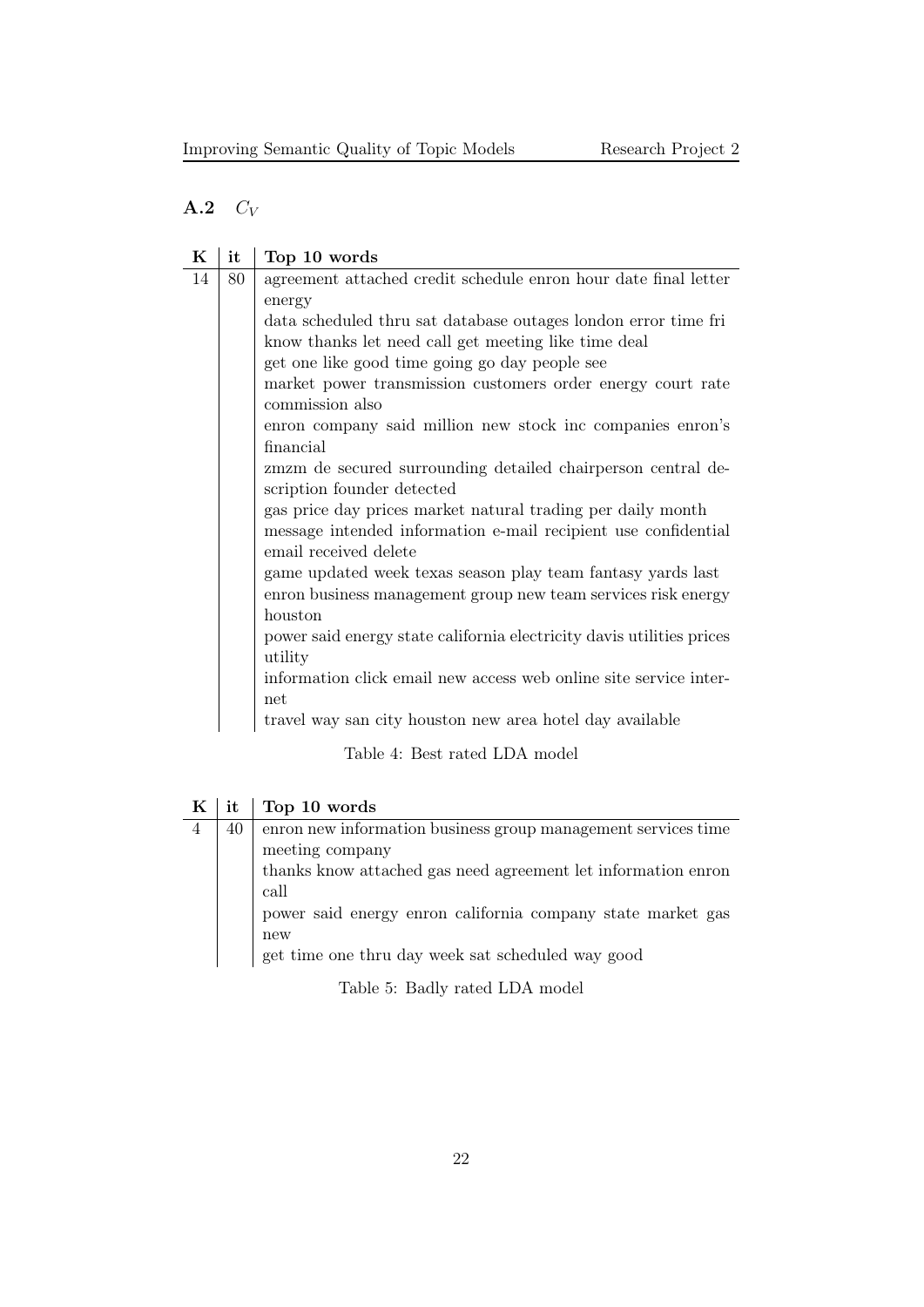## <span id="page-22-0"></span>A.3 Cword2vec

| K  | it | Top 10 words                                                                              |
|----|----|-------------------------------------------------------------------------------------------|
| 20 | 20 | enron company said million stock enron's inc financial companies                          |
|    |    | new                                                                                       |
|    |    | game updated week play season team texas fantasy yards last                               |
|    |    | court commission order also issues issue bill committee whether                           |
|    |    | case                                                                                      |
|    |    | know thanks let call meeting need get time like week                                      |
|    |    | th de er ed ng enron nd es al ing                                                         |
|    |    | zmzm folder synchronizing concur rpb offline phillip item oneok<br>vud                    |
|    |    | houston texas enron street th phone fax center smith employees                            |
|    |    | power energy said california state electricity utilities davis utility<br>gas             |
|    |    | gas deal capacity day pipeline natural daily contract area power                          |
|    |    | information request report time date access following system                              |
|    |    | questions contact                                                                         |
|    |    | agreement attached credit enron draft comments letter contract                            |
|    |    | transaction shall                                                                         |
|    |    | message intended e-mail recipient information use confidential<br>email sender privileged |
|    |    | click information online new email service internet web services                          |
|    |    | free                                                                                      |
|    |    | enron business group management risk new services energy team                             |
|    |    | development                                                                               |
|    |    | get one like think good going people time go i'm                                          |
|    |    | thru scheduled sat outages london fri outage sun contact time                             |
|    |    | data error database schedule hour dbcaps operation alias final                            |
|    |    | variances<br>government new project bush president oil india national dabhol              |
|    |    | international                                                                             |
|    |    | travel way hotel san city new day fares per rates                                         |
|    |    | market price prices markets year power demand high per gener-                             |
|    |    | ation                                                                                     |
|    |    | Table 6: Well rated LDA model                                                             |